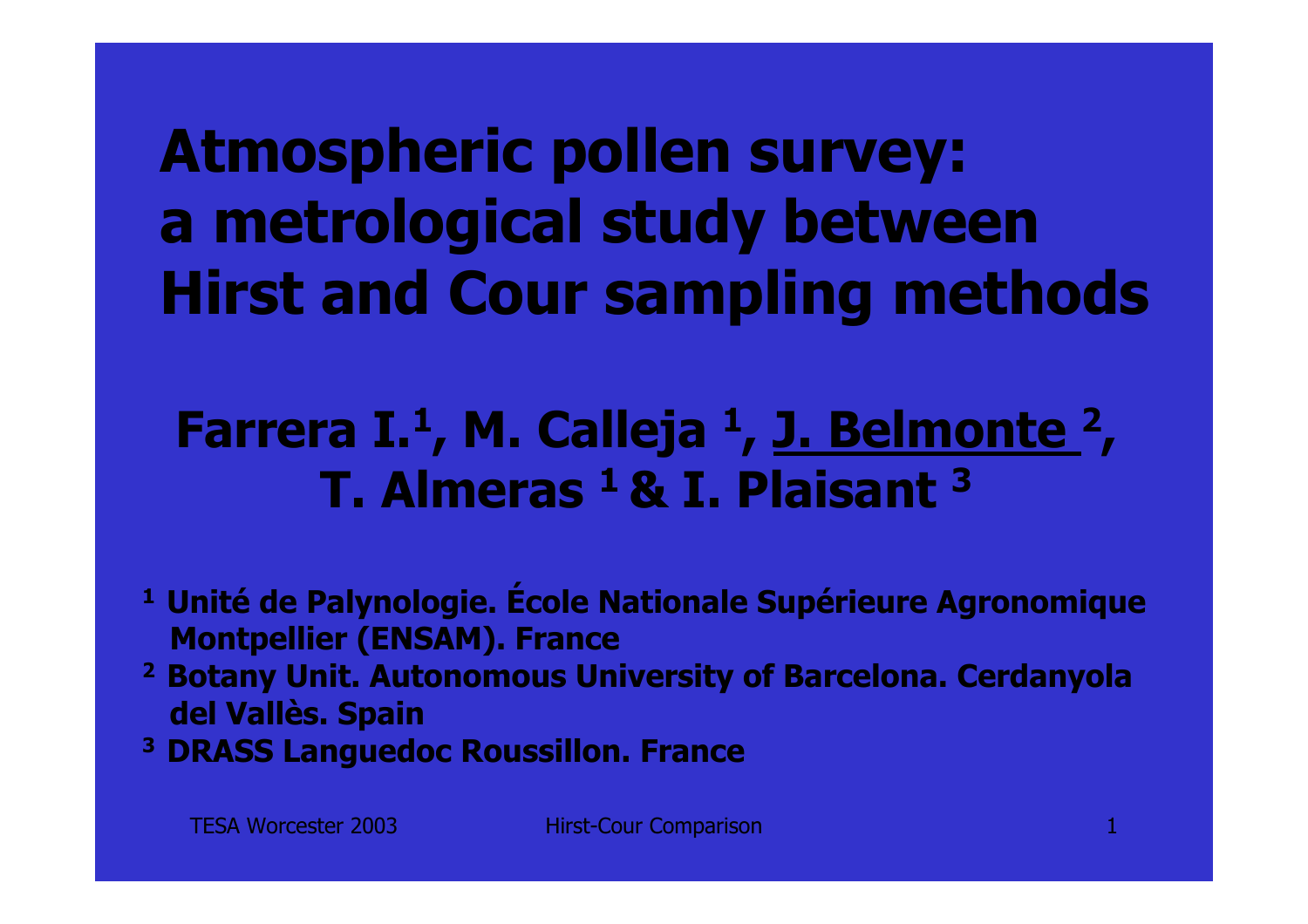# **Objectives**

**To compare the Cour and Hirst aerobiological sampling methods from the point of view of the:**

- **advantages and disadvantages of each method**
- **evaluation of the repeatability of the measurements of each method**

• **analysis of the differences between results of the two methods**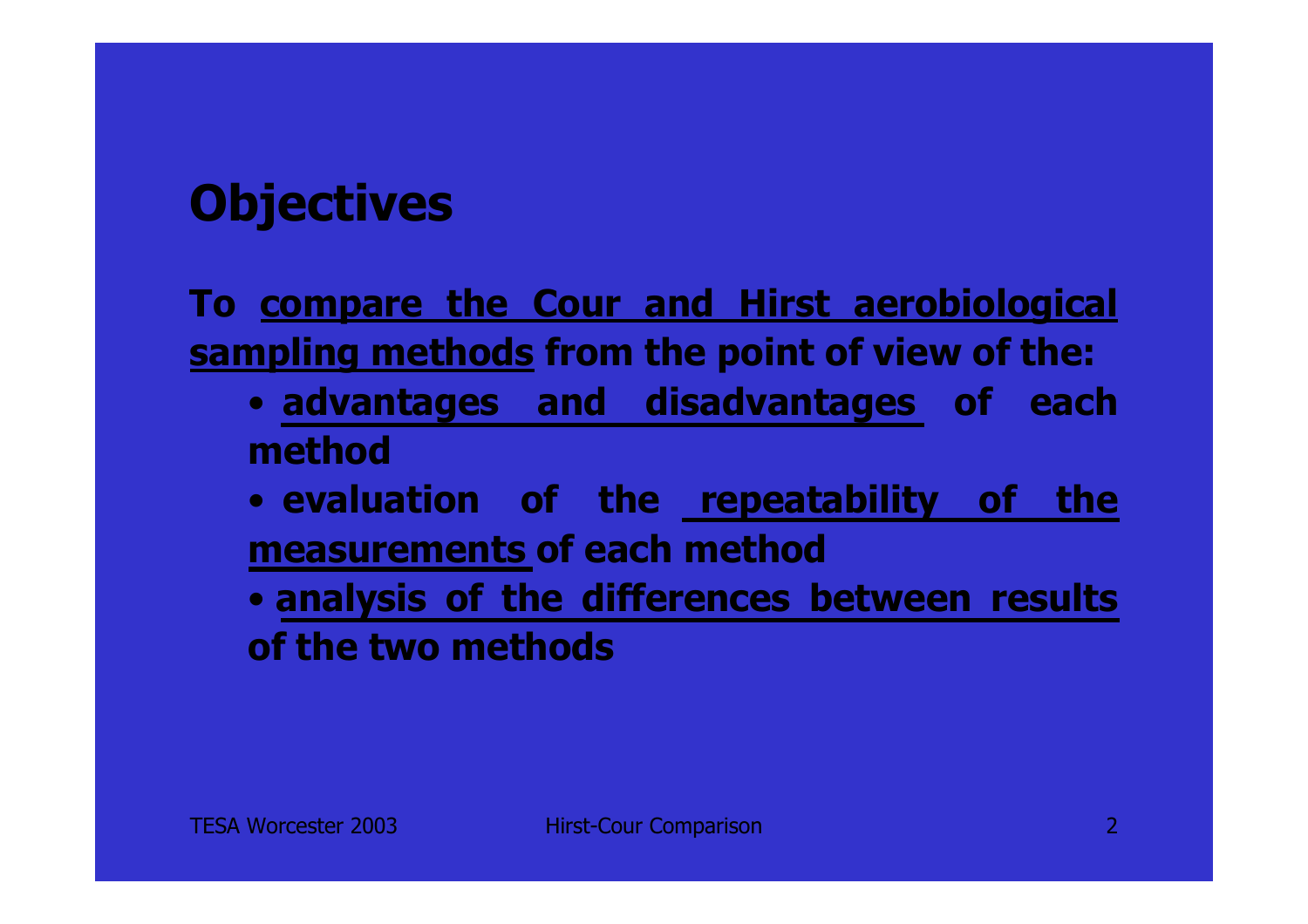# **Study design**

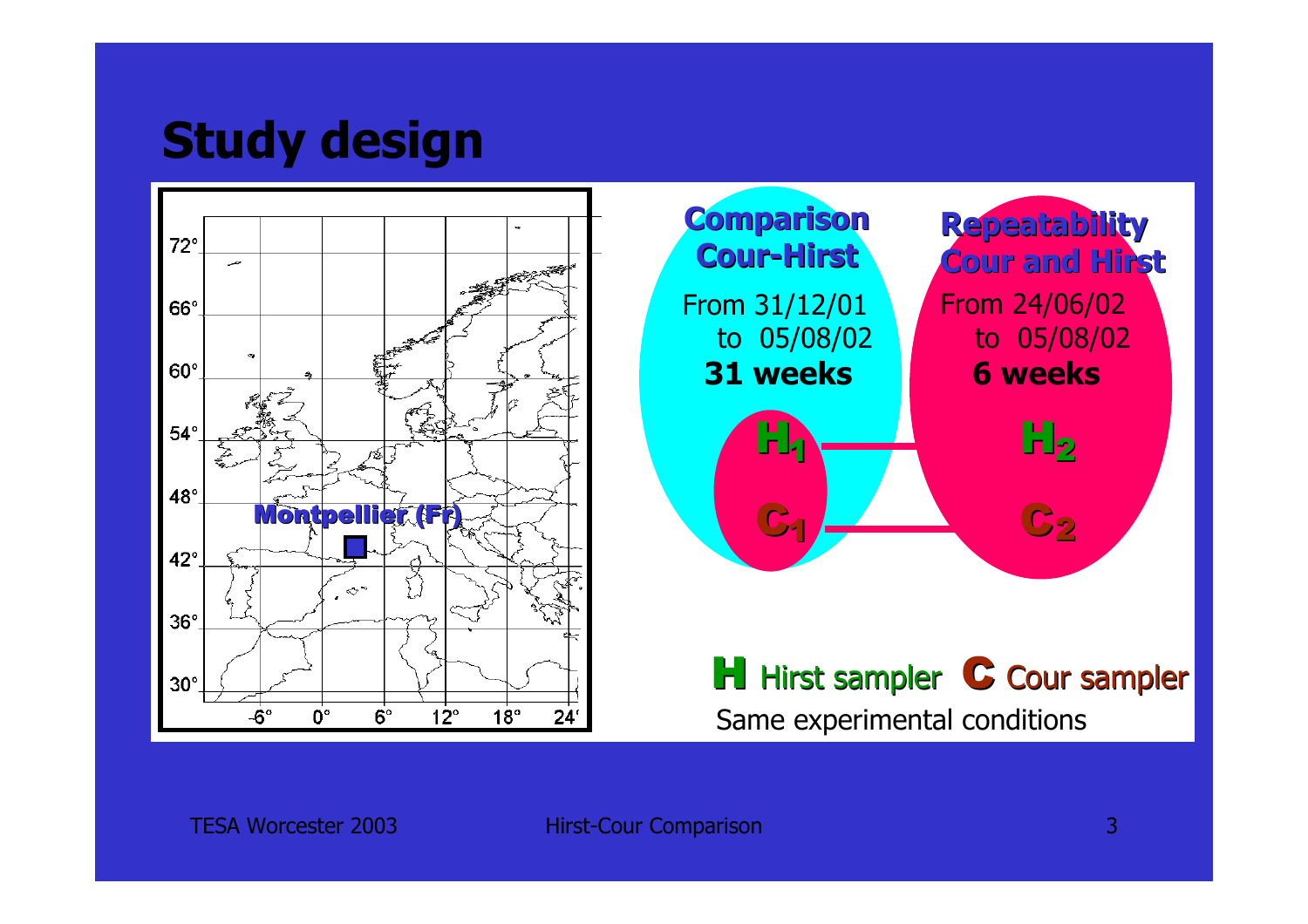# **HIRST sampler**



# **RNSA counting methodology**

**Light microscopic analysis of Light microscopic analysis of 12 transversal lines 12 transversal lines**



**N Number of pollen grains Number of pollen grains**

RNSA Réseau National de Surveillance Aérobiologique (France)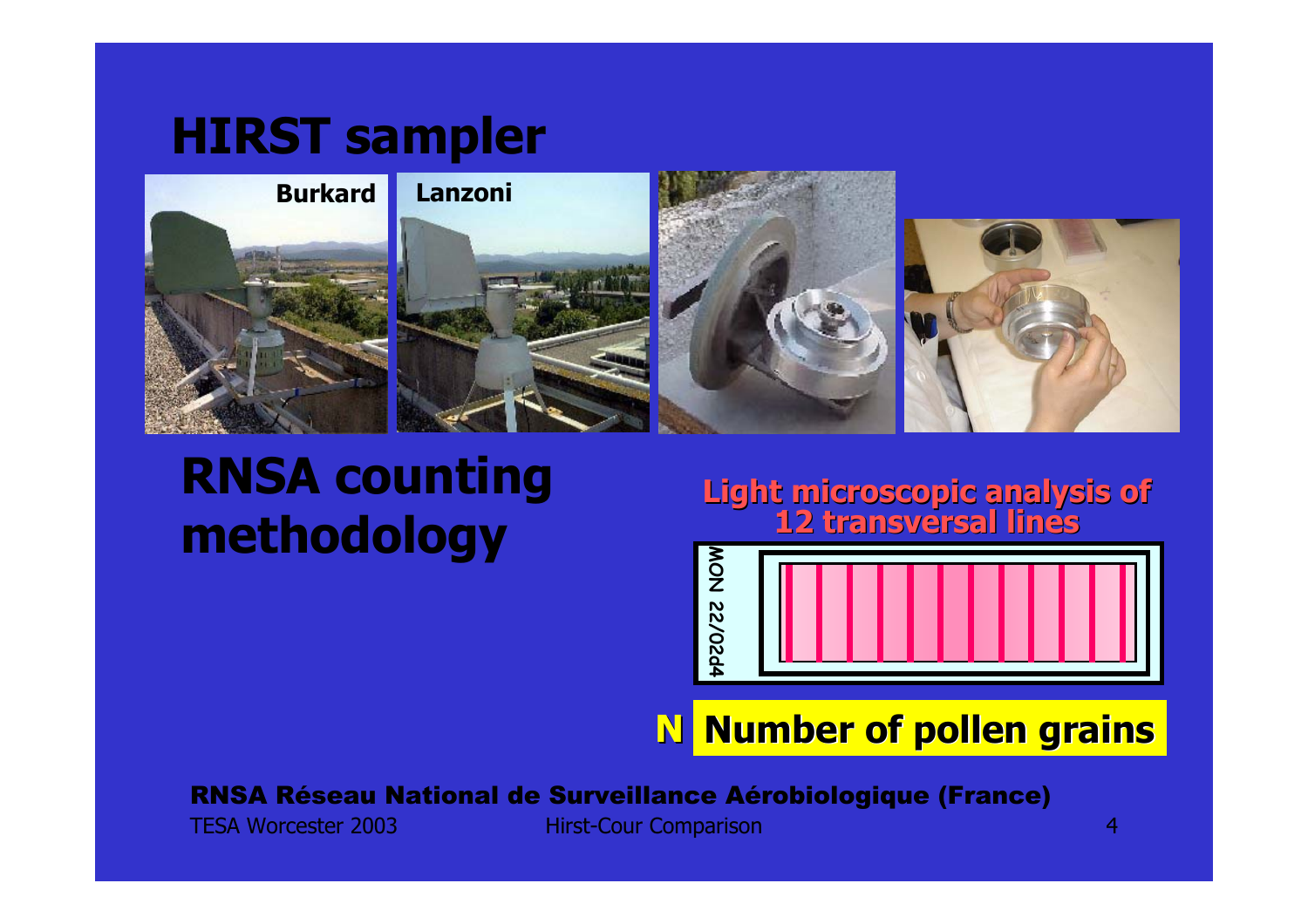# **HIRST methodology calculations**



**MON 22/02d4 Light microscopic analysis of Light microscopic analysis of 12 transversal lines 12 transversal lines**

Aa **Analyzed area Analyzed area = 12 (l w) = 12 (14 w) =168w <sup>=</sup>**0.168w m 0.168w m 2 Sa **Slide area = l L = 14 mm x 48 mm = 672 mm 2 =** 0.000672 m 0.000672 m<sup>2</sup>

N **Number of pollen grains per analyzed Number of pollen grains per analyzed area**

V **Air volume analyzed Air volume analyzed per day <sup>=</sup>**14.4 m 3 **10 l/min x (24h/ x (24h/day x 60min/h) x 1/1000 m 3/l**

### Mean dayly pollen concentration <mark>N x (Sa/Aa)</mark> / 14.4 m<sup>3</sup>

Pollen grains per volume unit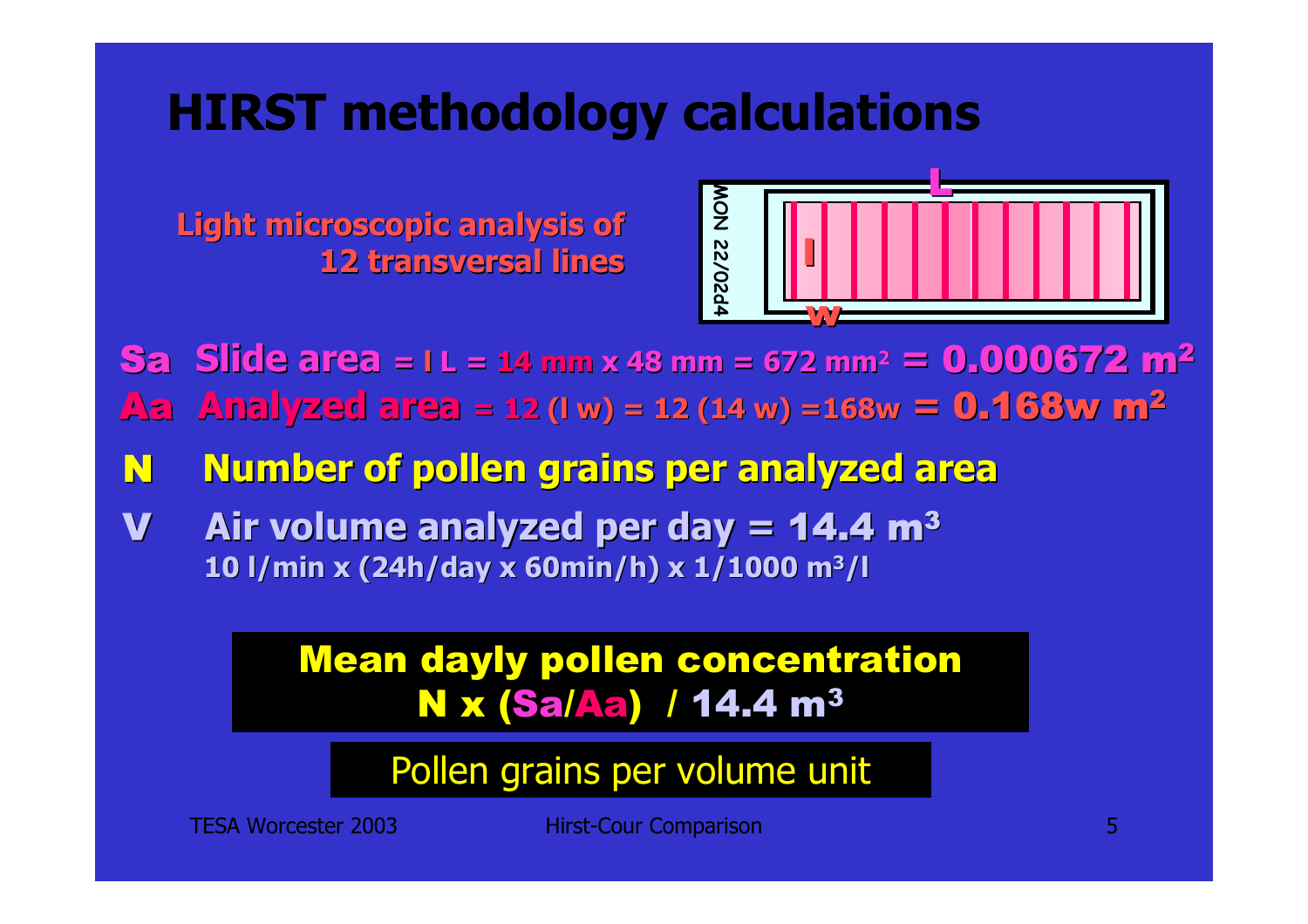# **COUR sampler**

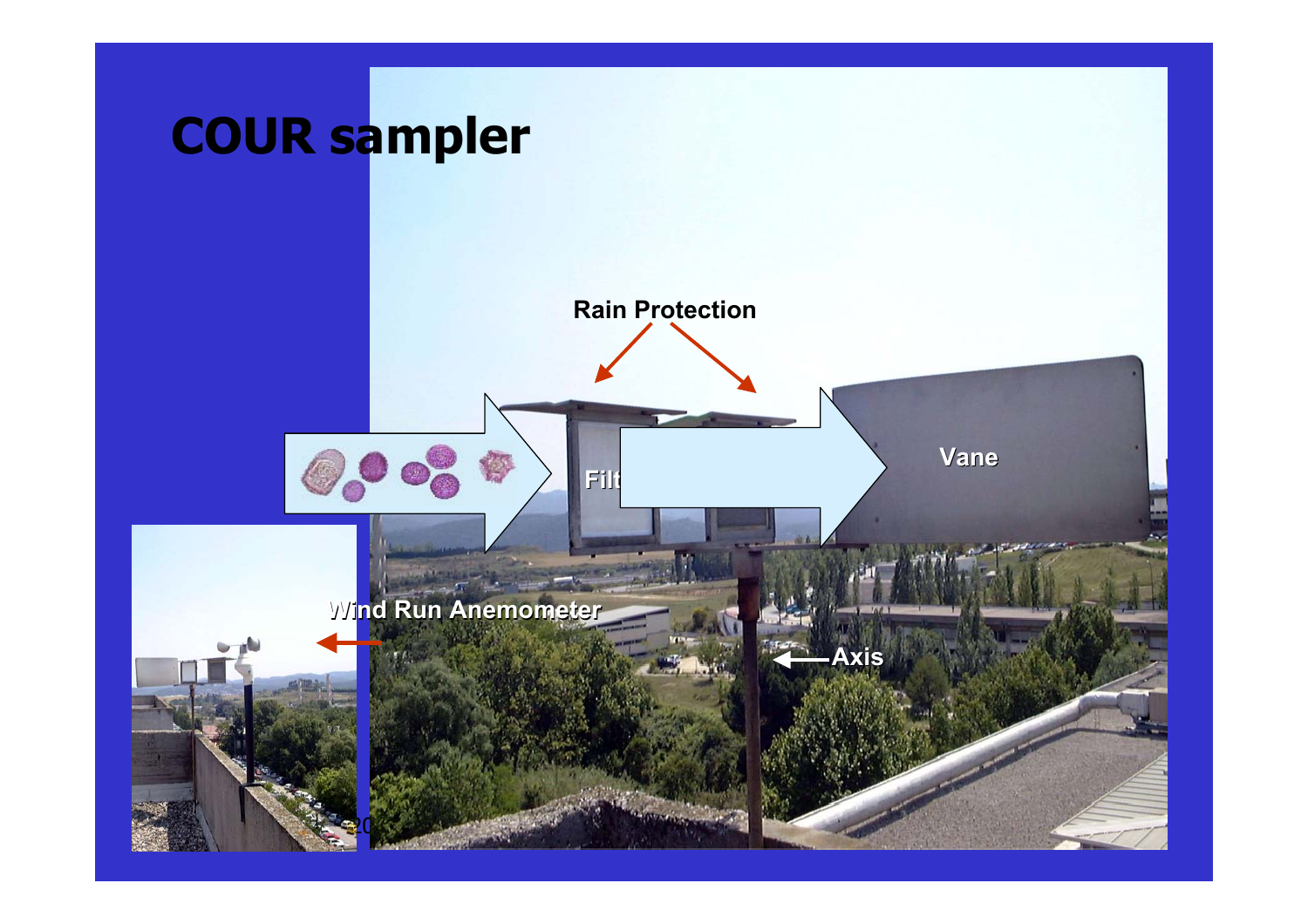# **COUR methodology**



**N Number of pollen grains**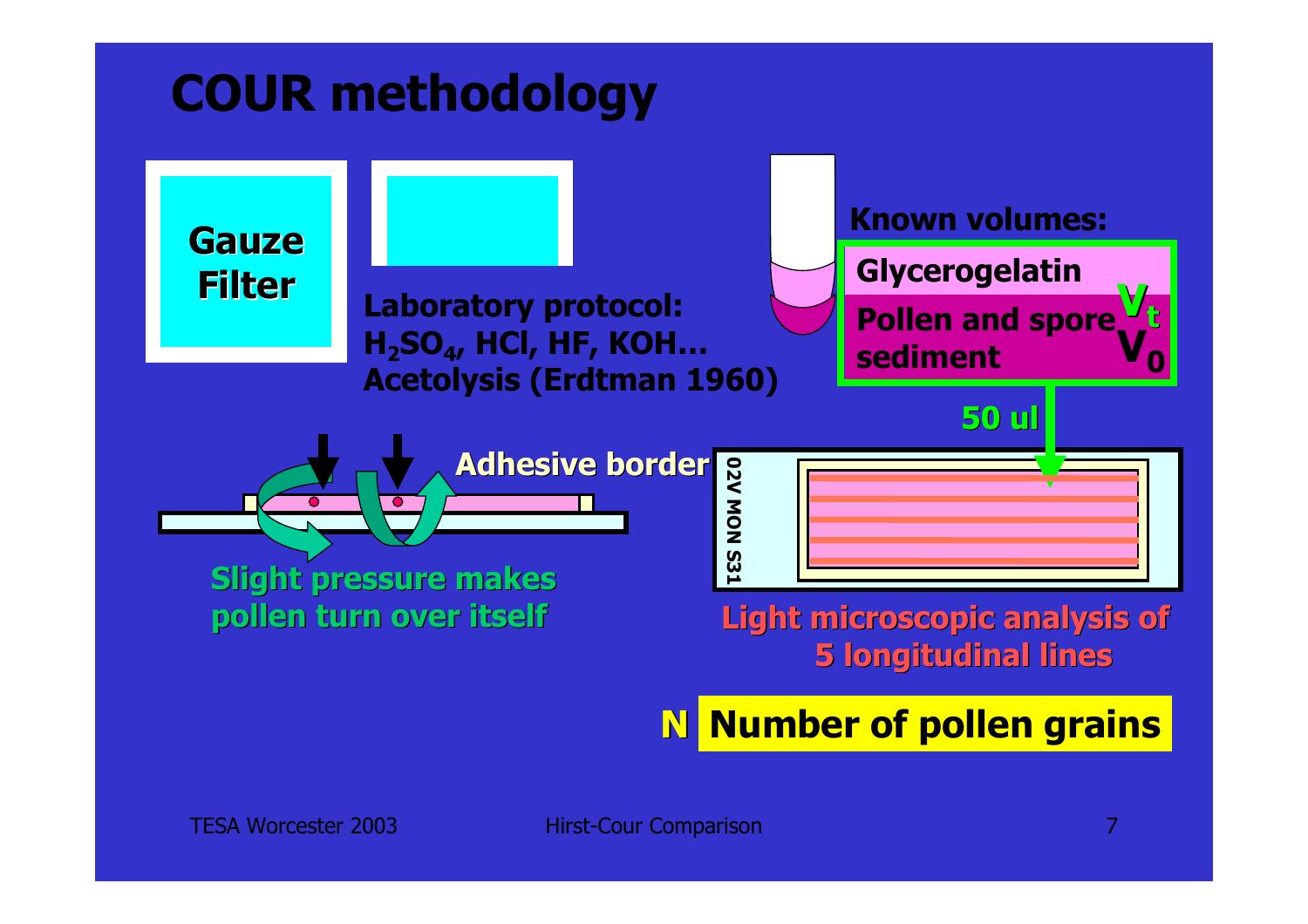# **COUR methodology calculations (1)**



S **Filter Surface Filter Surface =** 0.02 m 2

V t **Total sediment volume sediment volume** v **Slide volume =** 50 ul

**DZV MON S31 02V MON S31** L

 Aa **Analyzed area Analyzed area = 5 (**l w **)** Sa **Slide area =** l L

**Number of pollen grains per analyzed Number of pollen grains per analyzed area <sup>=</sup>** N

**Number of pollen grains per filter (week)** <mark>N x (V<sub>t</sub> / v) x (Sa/Aa) *|* S</mark>

**Pollen grains per surface unit**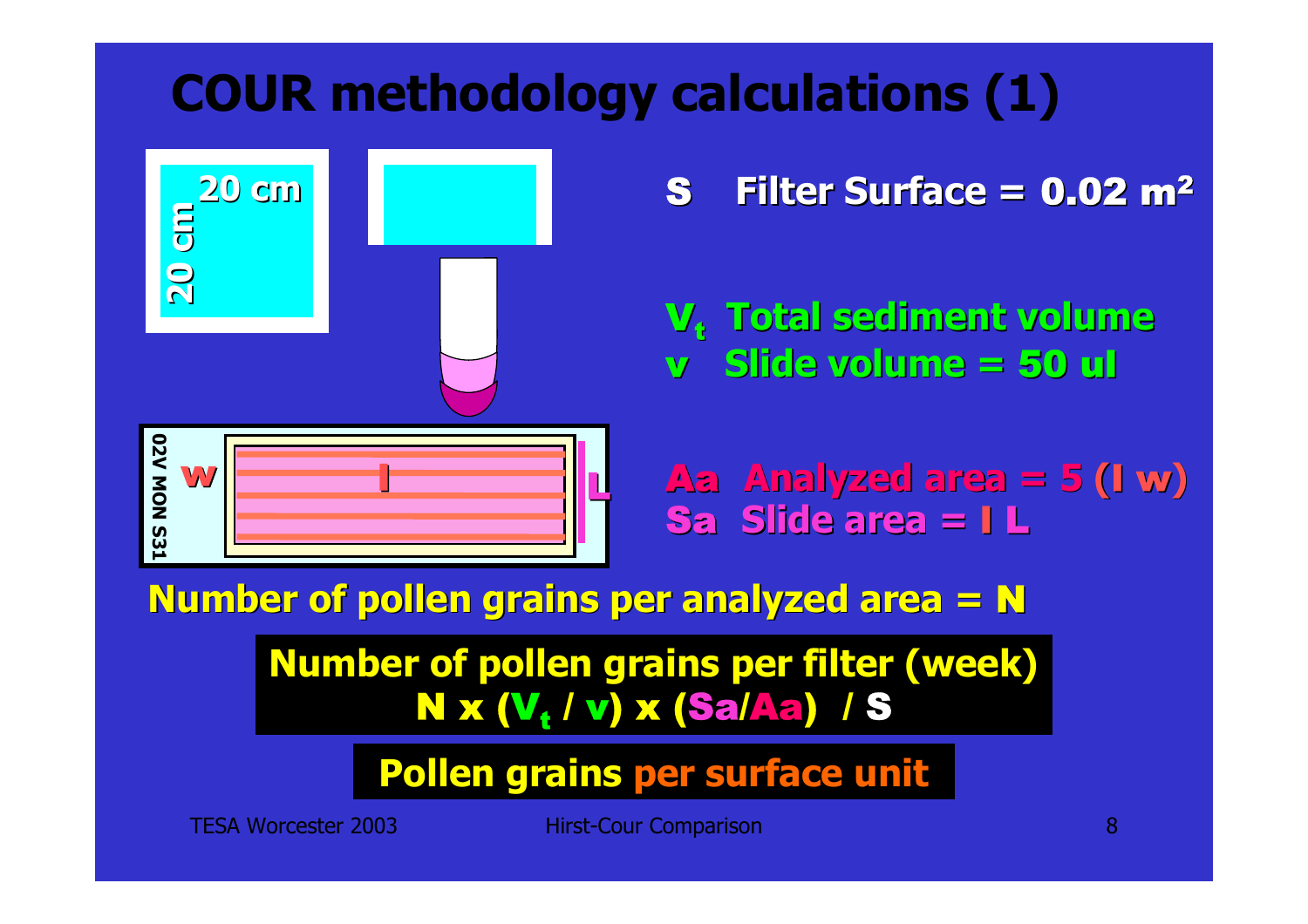# **COUR methodology calculations (2)**



**Longitude of the air column ( Longitude of the air column (Wr) passing across the 20cmx20cm gauze passing across the 20cmx20cm gauze filter during the exposition period filter during the exposition period**

**Efficiency (filter resistance) 1/5 of wind run wind run** 

**Wind Run Anemometer Wind Run Anemometer**

Mean weekly pollen concentration <mark>N x (V<sub>t</sub> / v) x (Sa/Aa) *|* S x (Wr/5)</mark>

**Pollen grains per volume unit**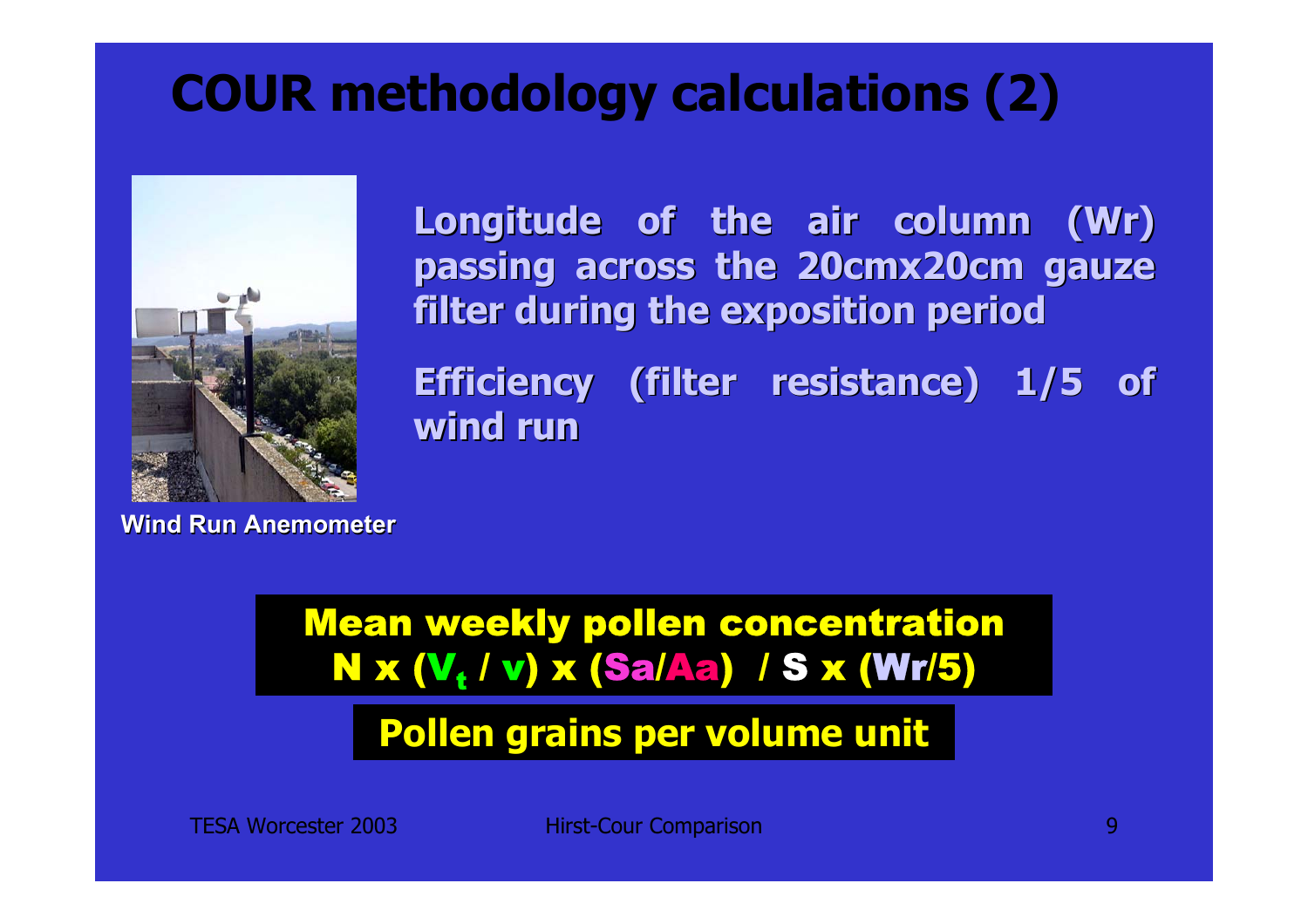### Objective 1

# **Advantages and disadvantages of the Hirst and Cour methods**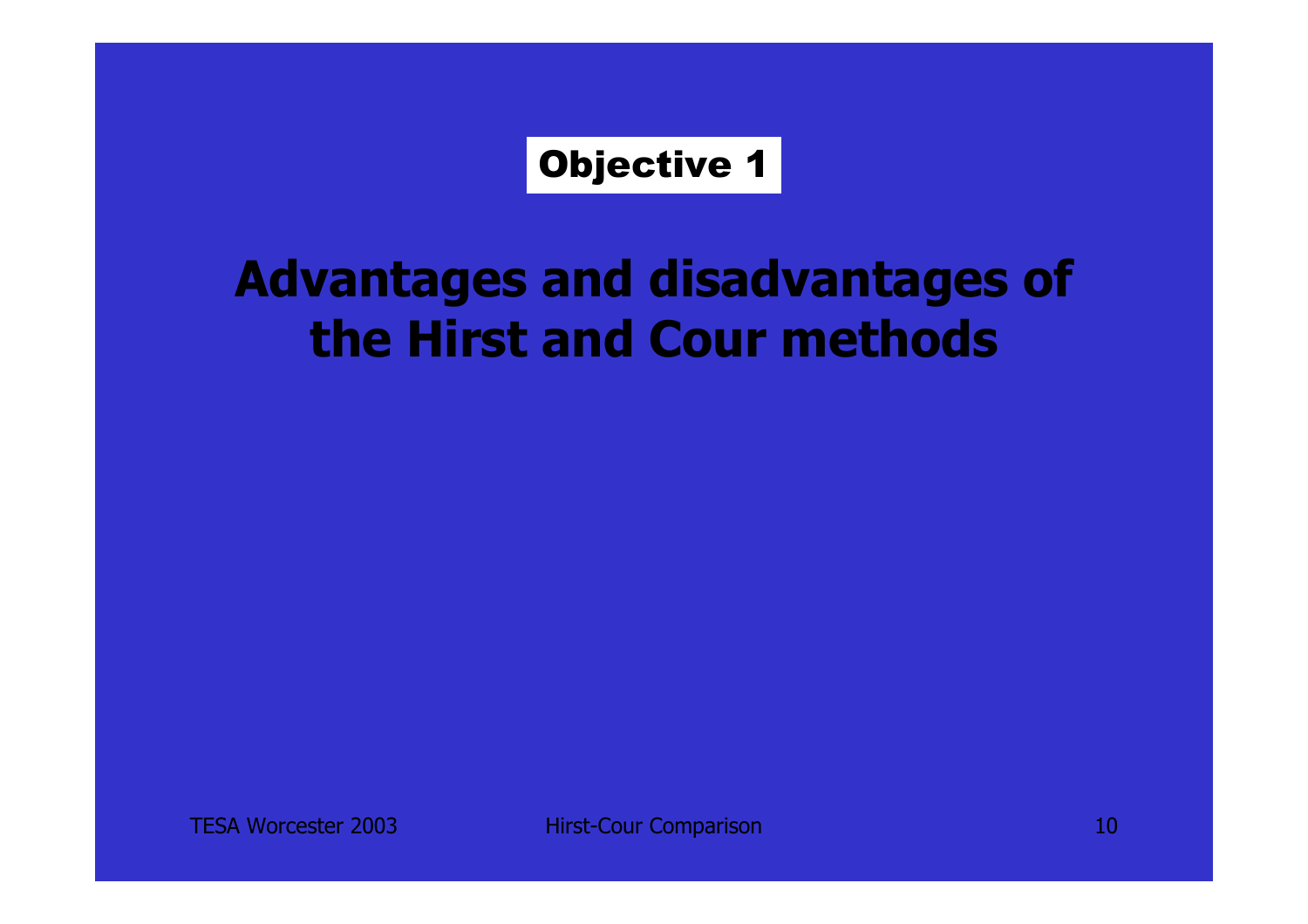# **Comparison Cour/Hirst** (operational point of view)

|                                     | <b>Hirst method</b>          | <b>Cour method</b>         |
|-------------------------------------|------------------------------|----------------------------|
| <b>Need of electricity</b><br>!!!   | <b>Yes (Battery)</b>         | <b>No</b>                  |
| Dimension of the                    |                              |                            |
| sampling surface                    | $14mm \times 2mm$            | 20 cm x 20 cm              |
| <b>Facility to remove and</b>       |                              |                            |
| install periodical samples          | <b>Attention needed</b>      | <b>Easy</b>                |
| Protocol previous to                |                              | <b>Laboratory protocol</b> |
| microscopic analysis                | <b>Easy</b>                  | needed                     |
| Ш<br>Pollen grain observation       | Good                         | Very good                  |
| <b>Fungal spore observation !!!</b> | Good                         | Some of them lost          |
| Lost of slide sample                | <b>Irreparable</b>           | Reparable                  |
| <b>Frequency of sampling</b>        | <b>Daily (Hourly</b>         | Weekly ((Daily))           |
| <b>Economy</b>                      |                              |                            |
| Cost of the sampler                 | <b>Expensive</b>             | Cheap                      |
| <b>Cost of functioning</b>          | Cheap                        | <b>Expensive</b>           |
|                                     |                              |                            |
|                                     | <b>Key aspects</b>           | <b>Better option</b>       |
| <b>TESA Worcester 2003</b>          | <b>Hirst-Cour Comparison</b> | 11                         |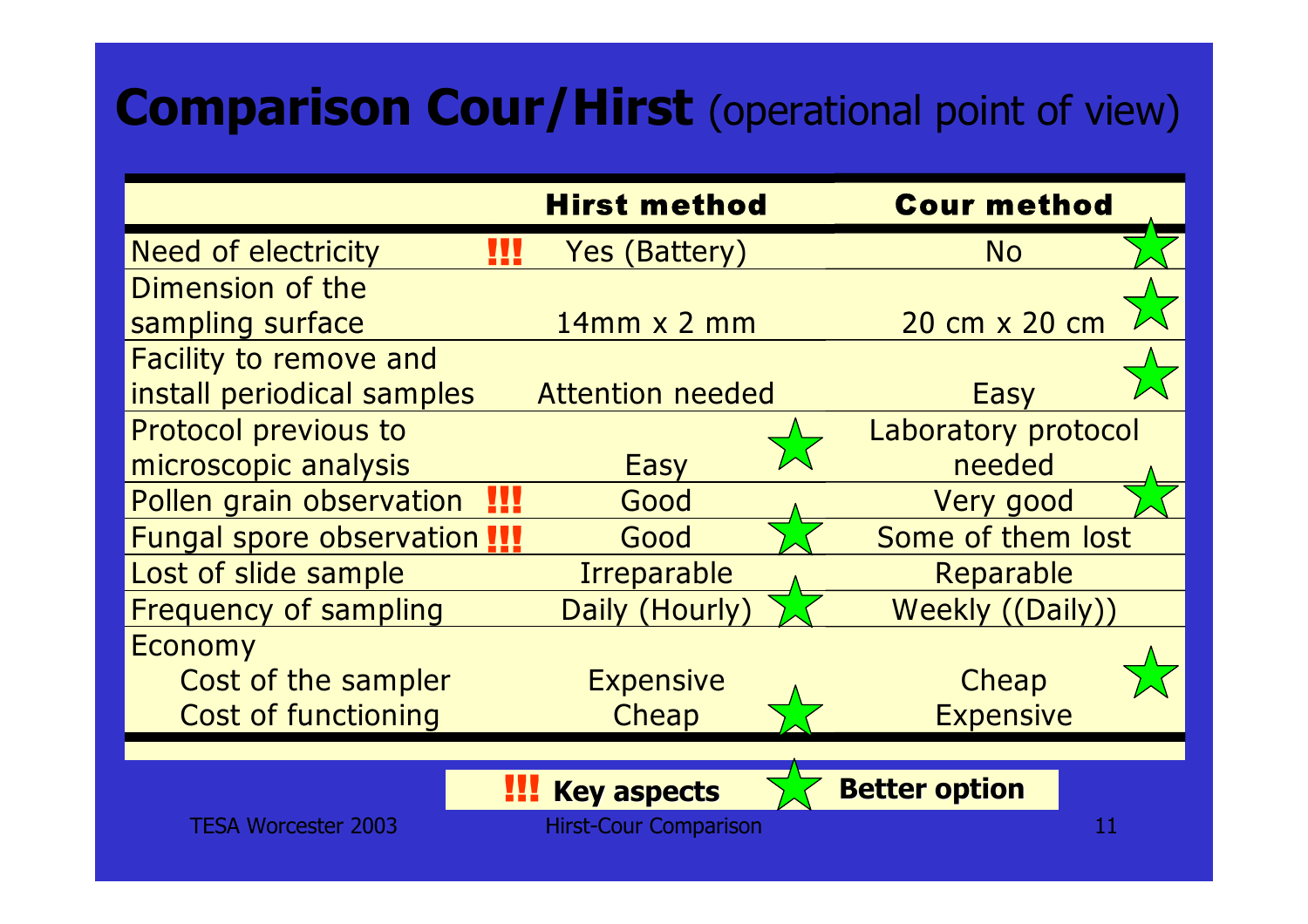## Objective 2

**Repeatability of the measurements**

**Comparison Hirst 1 - Hirst 2 Cour 1 - Cour 2**

### **Items Taxonomic richnessDaily / Weekly concentrations Daily / Weekly abundance classes**

**Observation period of 6 weeks**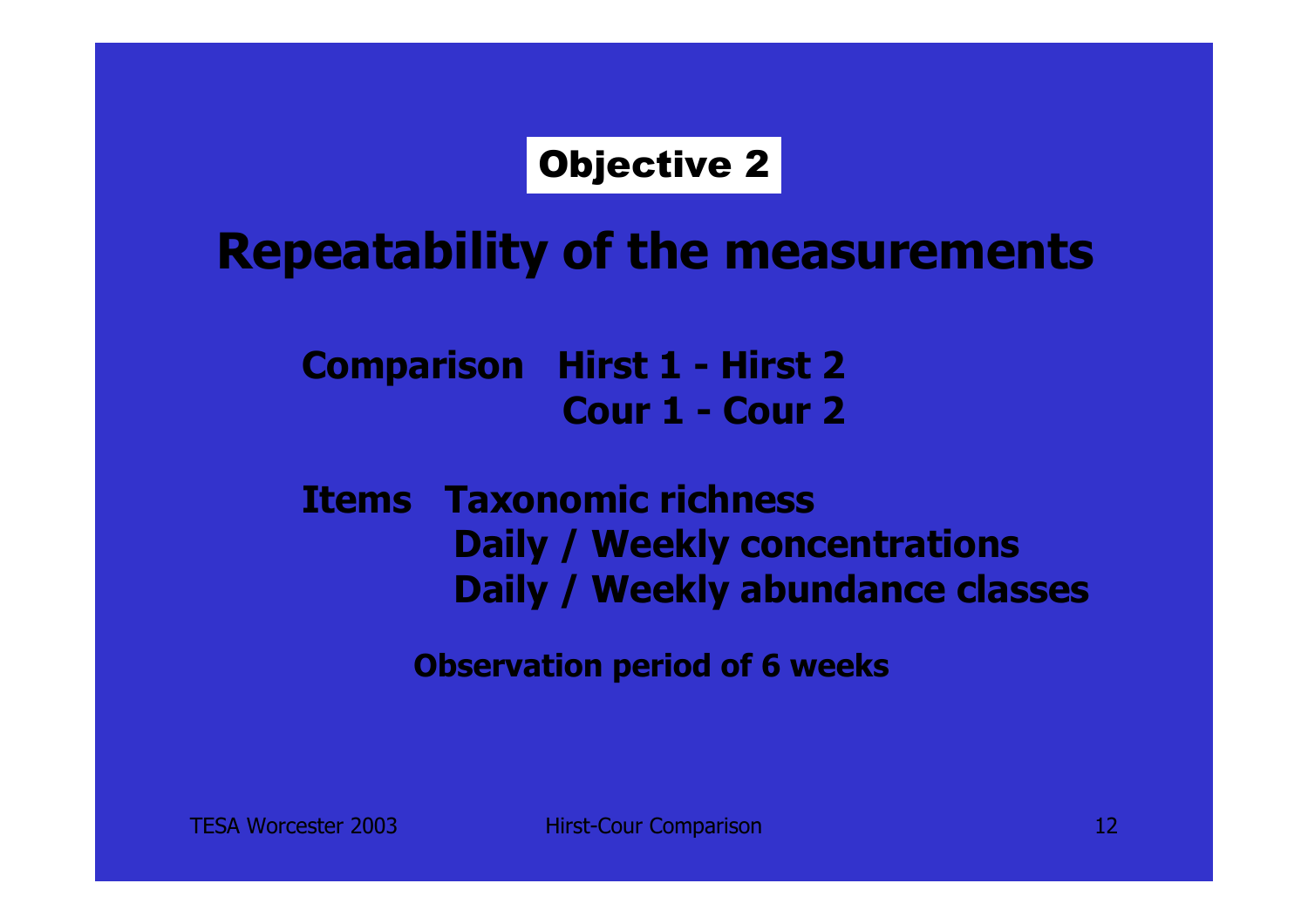## **Comparison of the taxonomic richness**



### **Hirst and Cour methods are equally repeatable**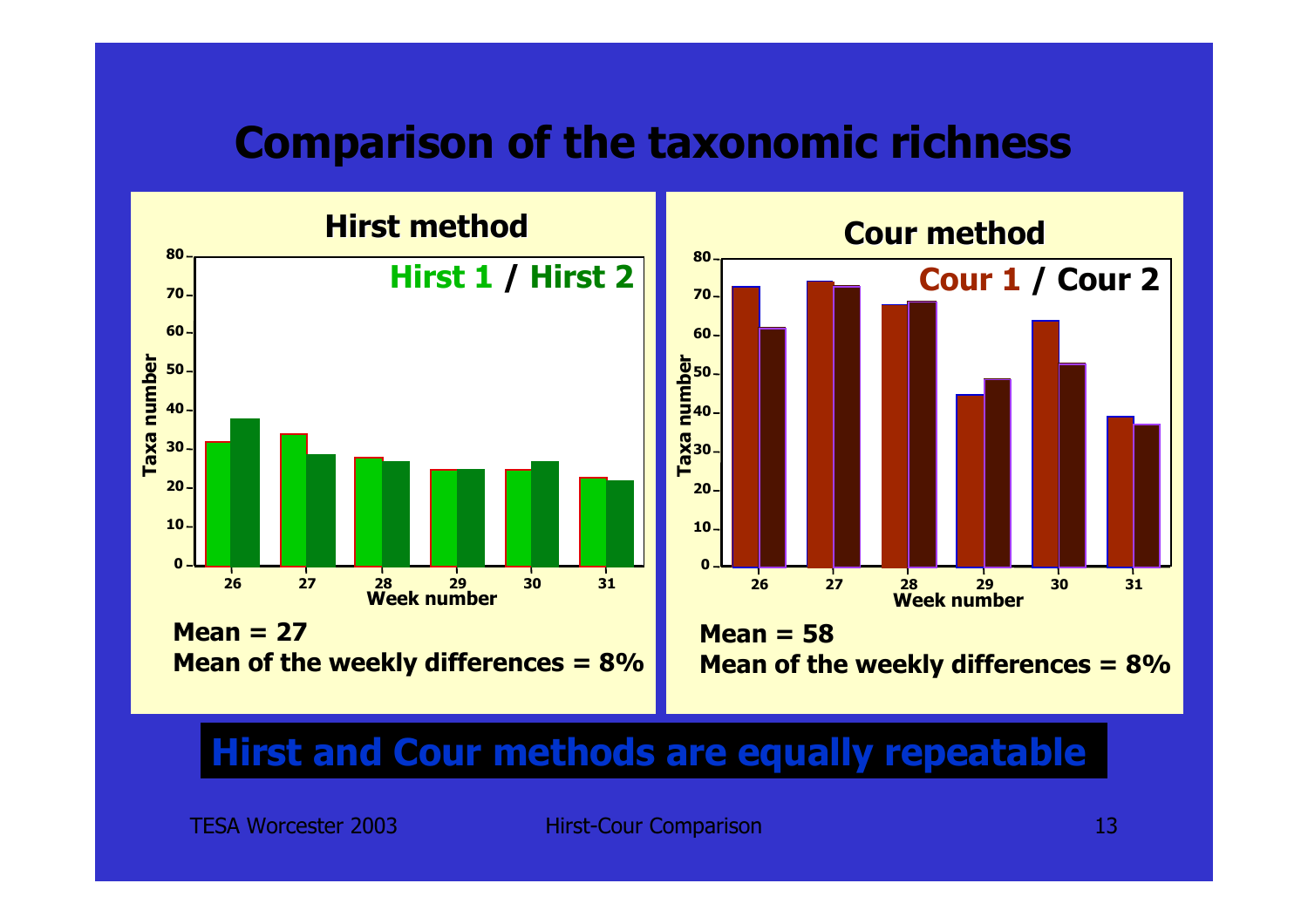## **Comparison of the pollen concentrations**

#### **Statistical approach: 1-WAY ANOVA or KRUSKAL-WALLIS (NPAR1 WAY) H0 There is not a method effect**



### **Hirst/Hirst and Cour/Cour show not significant differences**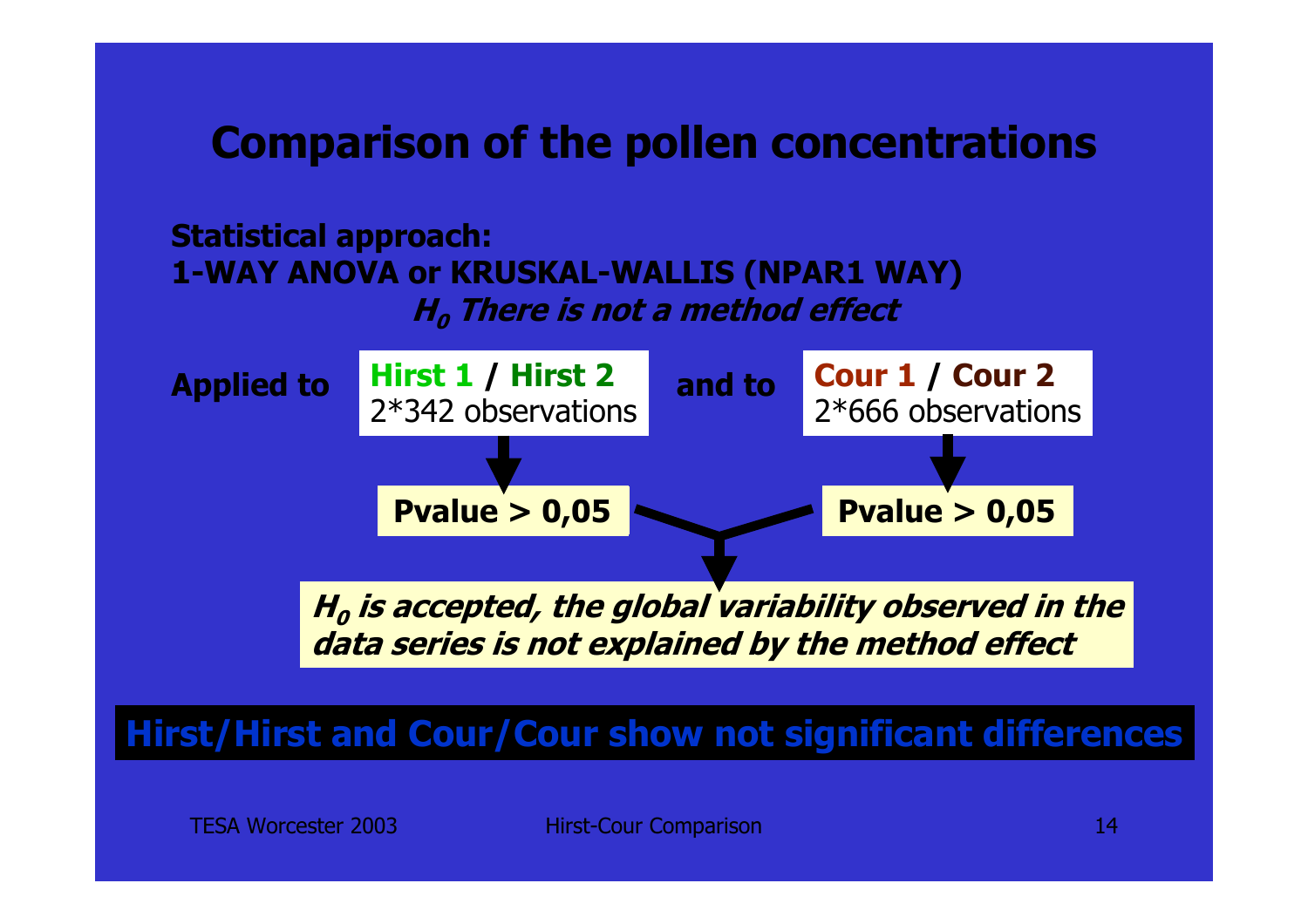## **Comparison of the pollen concentrations Hirst daily data series – an example**

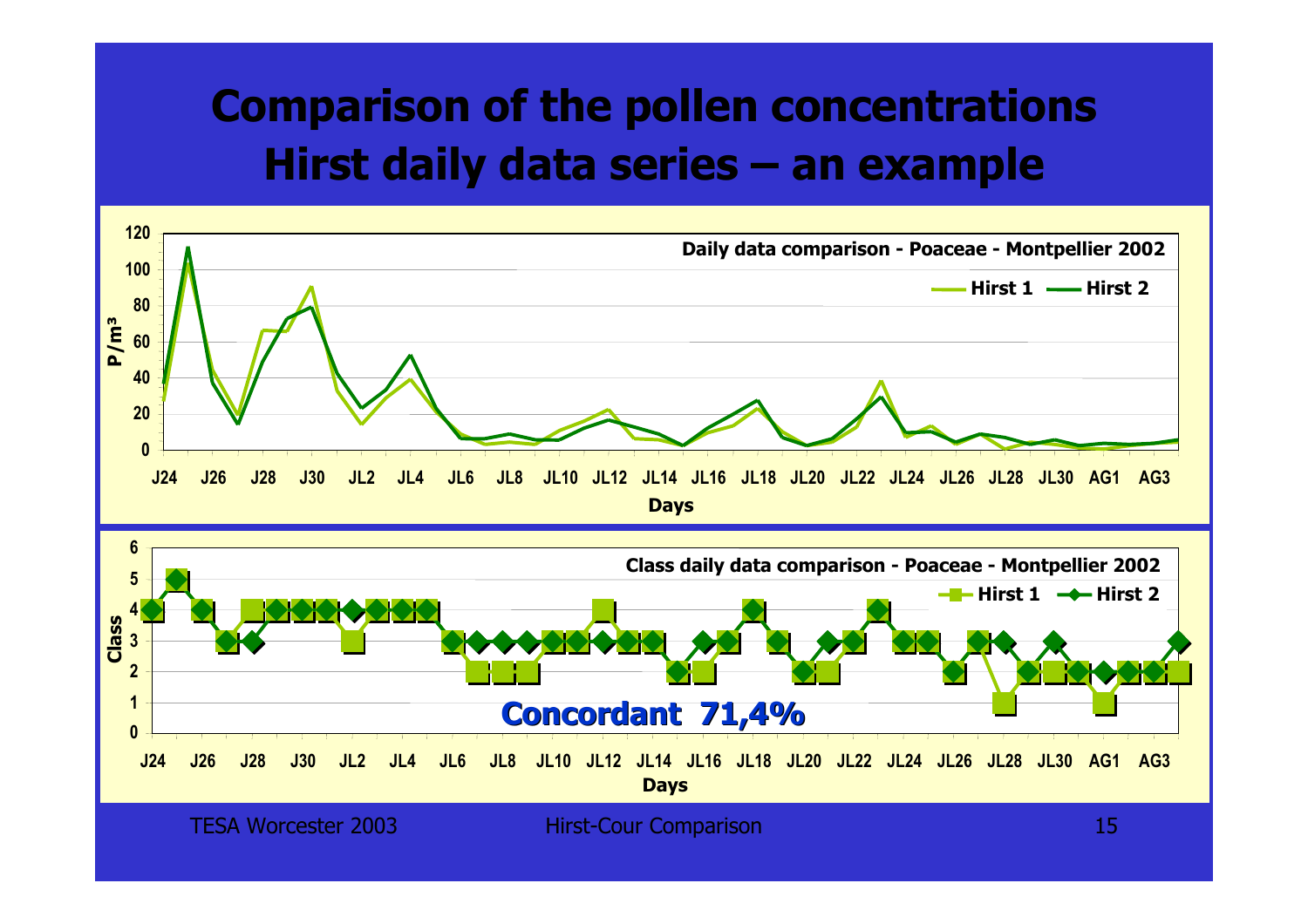## **Comparison of the abundance classes Hirst daily and weekly data series - statistics**

• **49 pollen taxa (present at least once in both methods in the 6 weeks)**

• **Relative mean of the differences (Rel mean dif) of repeatability per abundance classes with 5% confidence interval**

| <b>Hirst method - Daily data</b>    |          |             |                         | <b>Hirst method - Weekly data</b> |             |
|-------------------------------------|----------|-------------|-------------------------|-----------------------------------|-------------|
| <b>Abundance class Rel mean dif</b> |          |             |                         | Abundance class Rel mean dif      |             |
| 47                                  | $\leq 1$ | <b>250%</b> | Т.                      | $\leq 1$                          | <b>183%</b> |
| $\mathbf{2}$                        | $1 - 5$  | 139%        | $\overline{\mathbf{2}}$ | $1 - 5$                           | <b>74%</b>  |
| $\mathbf{3}$                        | $5 - 20$ | <b>73%</b>  | $\overline{\mathbf{3}}$ | $5 - 20$                          | 21%         |
| $\boldsymbol{4}$                    | 20-100   | 32%         | $\boldsymbol{4}$        | $20 - 100$                        | <b>13%</b>  |
| $\overline{\mathbf{5}}$             | >100     | <b>19%</b>  |                         |                                   |             |

#### **Smaller differences when higher concentrations**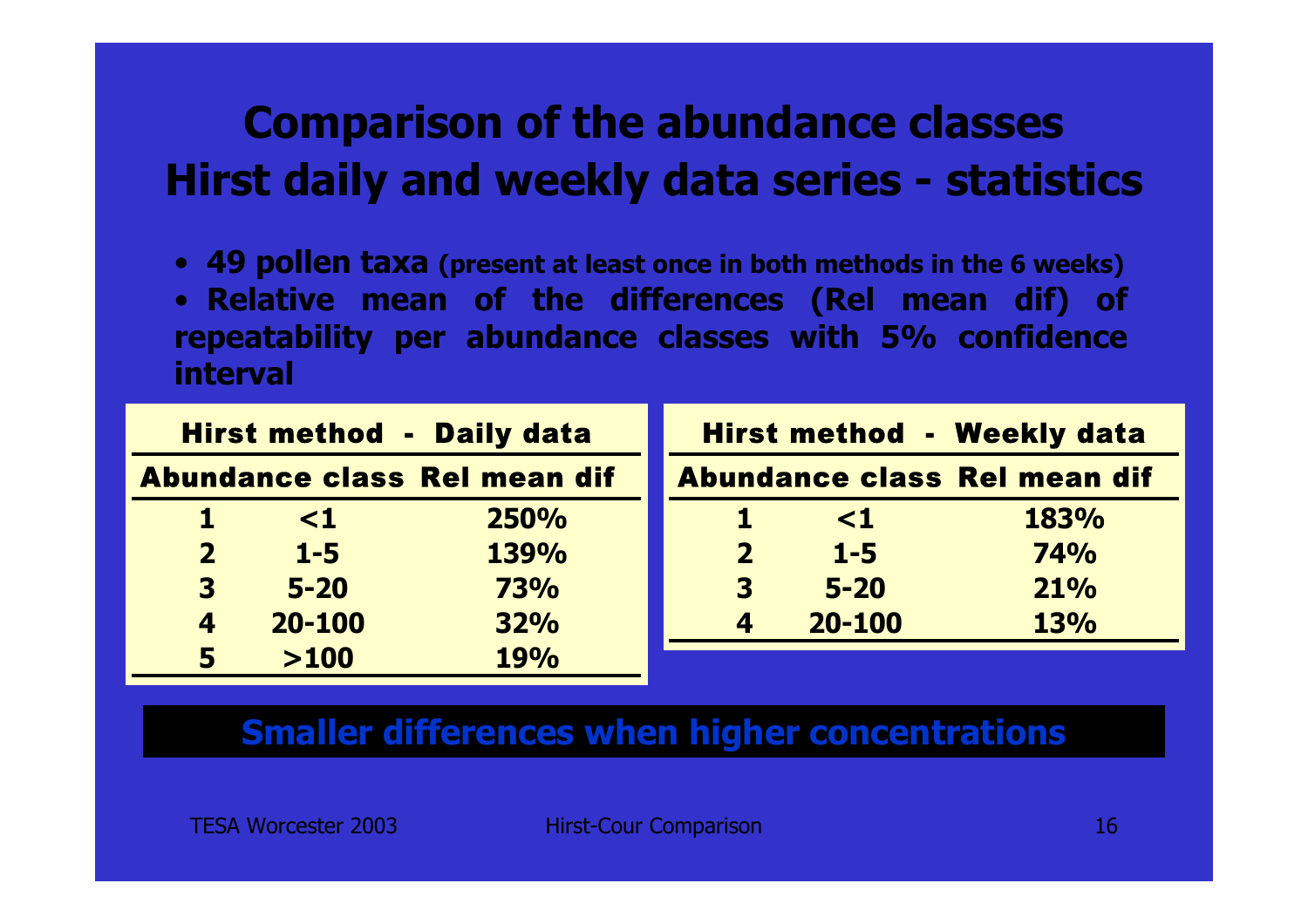## **Comparison of the abundance classes Cour weekly data series - statistics**

| <b>Cour method - Weekly data</b>    |            |            |  |  |
|-------------------------------------|------------|------------|--|--|
| <b>Abundance class Rel mean dif</b> |            |            |  |  |
| 1                                   | $\leq 1$   | 110%       |  |  |
| $\overline{2}$                      | $1 - 5$    | 27%        |  |  |
| 3                                   | $5 - 20$   | <b>13%</b> |  |  |
| 4                                   | $20 - 100$ | 8%         |  |  |

| <b>Cour method - Weekly data</b> |               |                              |  |  |
|----------------------------------|---------------|------------------------------|--|--|
|                                  |               | Abundance class Rel mean dif |  |  |
| $1^{\prime\prime\prime}$         | < 0.05        | 211%                         |  |  |
| $1^{\prime\prime}$               | $0.05 - 0.25$ | 108%                         |  |  |
| $\mathbf{1}^{\prime}$            | $0.25 - 1$    | <b>39%</b>                   |  |  |

### **Smaller differences when higher concentrations**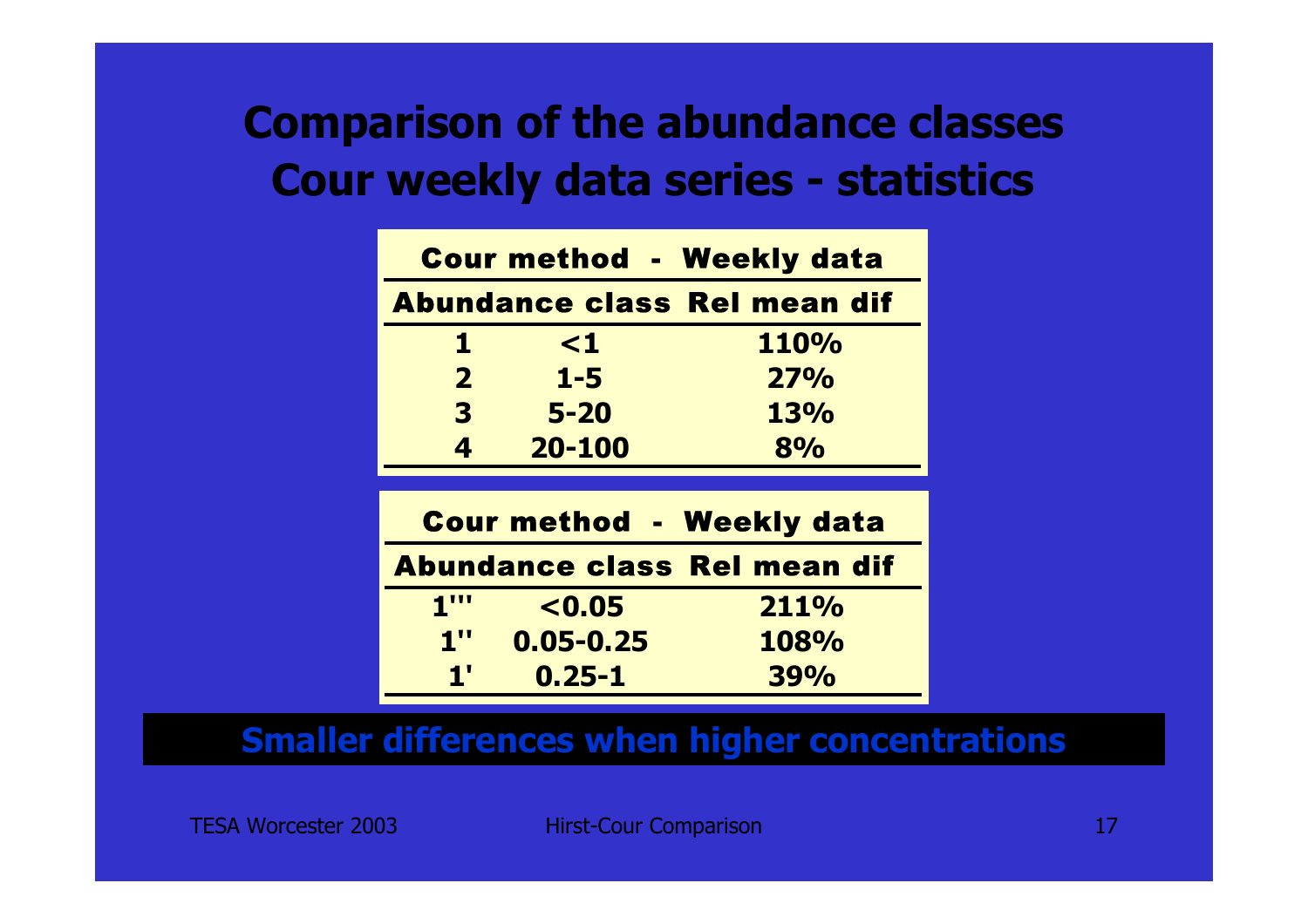Objective 3

# **Analysis of the differences**

### **Comparison Hirst 1 - Cour 1**

### **Items Taxonomic richnessWeekly concentrations Weekly abundance classes**

**Observation period of 31 weeks**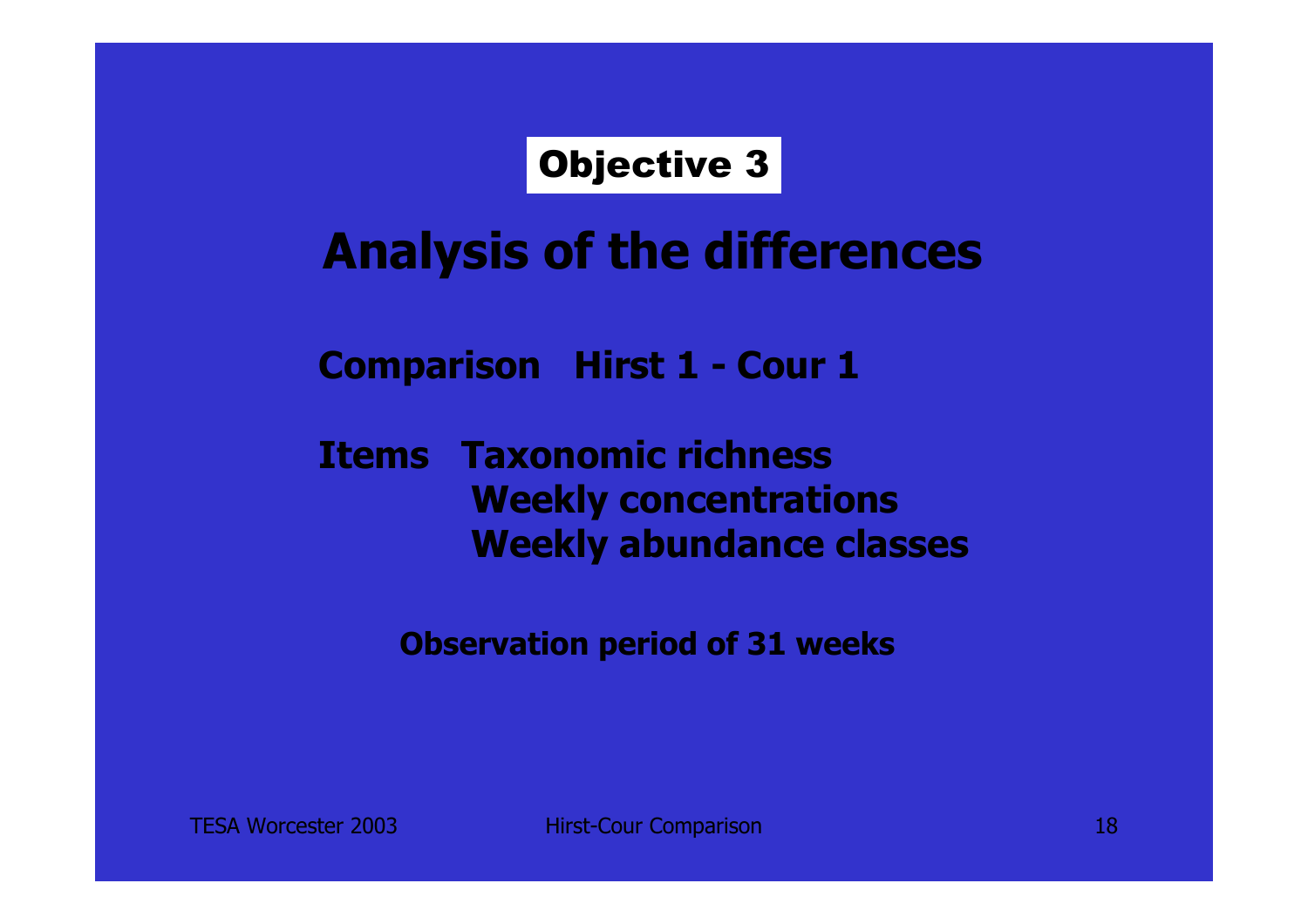#### **Pollen Taxa numbe**r Hirst 84 Cour 112

| Percentage period w1 - w31         |                | Percentage period w1 - w31 |                         |              |               |
|------------------------------------|----------------|----------------------------|-------------------------|--------------|---------------|
| <b>Taxon</b>                       | <b>HIRST</b>   | <b>COUR</b>                | <b>Taxon</b>            | <b>HIRST</b> | <b>COUR</b>   |
| <b>ABIES</b>                       |                | 0,000                      | <b>LIPPIA</b>           |              | 0,000         |
| <b>ACACIA</b>                      | 0,004          | 0,049                      | <b>LIQUIDAMBAR</b>      | 0,010        | 0,009         |
| <b>ACER</b>                        | 1,159          | 0,796                      | <b>MELIA</b>            |              | 0,001         |
| <b>AESCULUS</b>                    | 0,048          | 0,036                      | <b>MERCURIALIS</b>      | 0,049        | 0,024         |
| <b>AILANTHUS</b>                   | 0,002          | 0,008                      | MONOCOTYLEDONEAE HERBS  | 0,005        | 0,024         |
| <b>ALNUS</b>                       | 0,394          | 0,239                      | <b>MORACEAE</b>         | 3,968        | 2,479         |
| <b>AMBROSIA</b>                    | 0,002          | 0,001                      | <b>OLEA</b>             | 0,633        | 0,608         |
| <b>ARTEMISIA</b>                   | 0,004          | 0,006                      | <b>APIACEAE</b>         | 0,016        | 0,036         |
| <b>BETULA</b>                      | 0,989          | 0,521                      | <b>OSTRYA</b>           | 0,001        | To be revised |
| <b>BORAGINACEAE</b>                | 0,020          | 0,006                      | <b>OXALIS</b>           |              | 0,000         |
| <b>BUDLEJA</b>                     | Not det.       | 0,002                      | <b>PALM TREES</b>       | 0,017        | 0,000         |
|                                    |                |                            |                         |              |               |
| <b>BUXUS</b><br><b>CANNABACEAE</b> | 0,400<br>0,009 | 0,456                      | <b>PAPAVERACEAE</b>     | 0,040        | 0,036         |
|                                    |                | 0,011                      | <b>PAPILIONACEAE</b>    | 0,004        | 0,119         |
| <b>CARPINUS</b>                    | 0,077          | 0,193                      | <b>PARTHENIUM</b>       | Not det.     | 0,007         |
| <b>CARYOPHYLLACEAE</b>             | 0,000          | 0,001                      | <b>PHILLYREA</b>        | 0,024        | 0,081         |
| <b>CASTANEA</b>                    | 2,224          | 2,062                      | <b>PICEA</b>            | 0,016        | 0,060         |
| <b>CEDRUS</b>                      | 0,003          | 0,002                      | <b>PINUS</b>            | 9,748        | 11,111        |
| <b>CELTIS</b>                      | 0,217          | 0,296                      | <b>PISTACIA</b>         | 0,187        | 0,190         |
| <b>CENTAUREA</b>                   | 0,001          | 0,001                      | <b>PLANTAGO</b>         | 0,681        | 0,558         |
| CHENOPODIACEAE/AMARANT.            | 0,160          | 0,107                      | <b>PLATANUS</b>         | 7,187        | 6,726         |
| <b>CISTACEAE</b>                   | 0,005          | 0,001                      | <b>POLYGONUM</b>        |              | 0,002         |
| <b>CONVOLVULUS</b>                 |                | 0,000                      | <b>POPULUS</b>          | 2,004        | 2,698         |
| <b>ASTERACEAE ECHINATE</b>         | 0,023          | 0,015                      | <b>PRIMULACEAE</b>      | Not det.     | 0,001         |
| <b>ASTERACEAE FENESTRATE</b>       | 0,017          | 0,029                      | <b>POTERIUM</b>         | 0,006        | 0,006         |
| <b>CORIARIA</b>                    | 0,006          | 0,005                      | <b>PUNICA</b>           |              | 0,002         |
| <b>CORYLUS</b>                     | 0,625          | 0,307                      | <b>QUERCUS TOTAL</b>    | 18,045       | 15,081        |
| <b>CRASSULACEAE</b>                | 0,004          | 0,000                      | <b>RANUNCULACEAE</b>    | 0,016        | 0,037         |
| <b>BRASSICACEAE</b>                | 0,027          | 0,037                      | <b>RESEDA</b>           | 0,002        | 0,001         |
| <b>CUCURBITACEAE</b>               |                | 0,001                      | <b>RHAMNUS</b>          | 0,016        | 0,015         |
| <b>CUPRESSACEAE</b>                | 38,468         | 44,956                     | <b>RHEUM</b>            | Not det.     | 0,001         |
| <b>CYPERACEAE</b>                  | 0,053          | 0,056                      | <b>RHUS</b>             | Schinus?     | 0,005         |
| <b>DIOSPYROS</b>                   | Not det.       | 0,003                      | <b>RICINUS</b>          |              | 0,000         |
| <b>DIPSACACEAE</b>                 | 0,001          | 0,001                      | ROSACEAE lign.          | 0,002        | 0,209         |
| <b>ELAEAGNUS</b>                   | 0,002          | 0,001                      | <b>RUBIACEAE</b>        | 0,005        | 0,019         |
| <b>EPHEDRA</b>                     |                | 0,001                      | <b>RUMEX</b>            | 0,178        | 0,145         |
| <b>ERICACEAE TOTAL</b>             | 0,113          | 0,080                      | <b>SALIX</b>            | 0,279        | 0,348         |
| <b>EUCALYPTUS (MYRTACEAE)</b>      | 0,009          | 0,010                      | <b>SAMBUCUS</b>         | 0,010        | 0,050         |
| <b>EUPHORBIA</b>                   | 0,002          | 0,002                      | <b>SCHINUS</b>          | 0,001        | Rhus?         |
| <b>FAGUS</b>                       | 0,152          | 0,126                      | <b>SCROFULARIACEAE</b>  | 0,000        | 0,016         |
| <b>FRAXINUS</b>                    | 6,166          | 4,541                      | <b>SOLANACEAE</b>       | 0,000        | 0,001         |
| <b>GINKGO</b>                      | Not det.       | 0,036                      | <b>TAMARIX</b>          | 0,064        | 0,114         |
| <b>POACEAE CEREAL</b>              | 0,008          | 0,022                      | <b>TAXODIUM</b>         | Cupressaceae | 0,003         |
| <b>POACEAE WILD</b>                | 2,355          | 1,672                      | <b>TAXUS</b>            | Cupressaceae | 0,514         |
| <b>HEDERA</b>                      | 0,002          | 0,001                      | <b>TILIA</b>            | 0,018        | 0,038         |
| <b>HELIANTHUS</b>                  | 0,000          | 0,002                      | <b>THIMELACEAE</b>      | 0,000        | 0,000         |
| <b>HYPERICUM</b>                   |                | 0,002                      | <b>TSUGA</b>            | Not det.     | 0,001         |
| <b>ILEX</b>                        | 0,007          | 0,001                      | <b>TYPHA</b>            | 0,017        | 0,018         |
| <b>JUGLANS</b>                     | 0,027          | 0,018                      | <b>ULMUS</b>            | 0,225        | 0,238         |
| <b>JUNCUS</b>                      | 0,016          | <b>Acetolysis!!!</b>       | <b>URTICACEAE</b>       | 2,450        | 1,321         |
| <b>LAMIACEAE</b>                   | 0,007          | 0,003                      | <b>VIBURNUM</b>         | 0,002        | 0,037         |
| <b>LAGERSTROMIA</b>                |                | 0,000                      | <b>VITIS</b>            | 0,136        | 0,155         |
| LARIX                              | Non det.       | 0,004                      | <b>XANTHIUM</b>         | 0,000        | 0,000         |
| <b>LIGUSTRUM</b>                   | 0,029          | 0,085                      | <b>ZIZIPHUS</b>         | Non det.     | 0,001         |
|                                    |                |                            | <b>BROKEN - UNKNOWN</b> | 0,095        | 0,046         |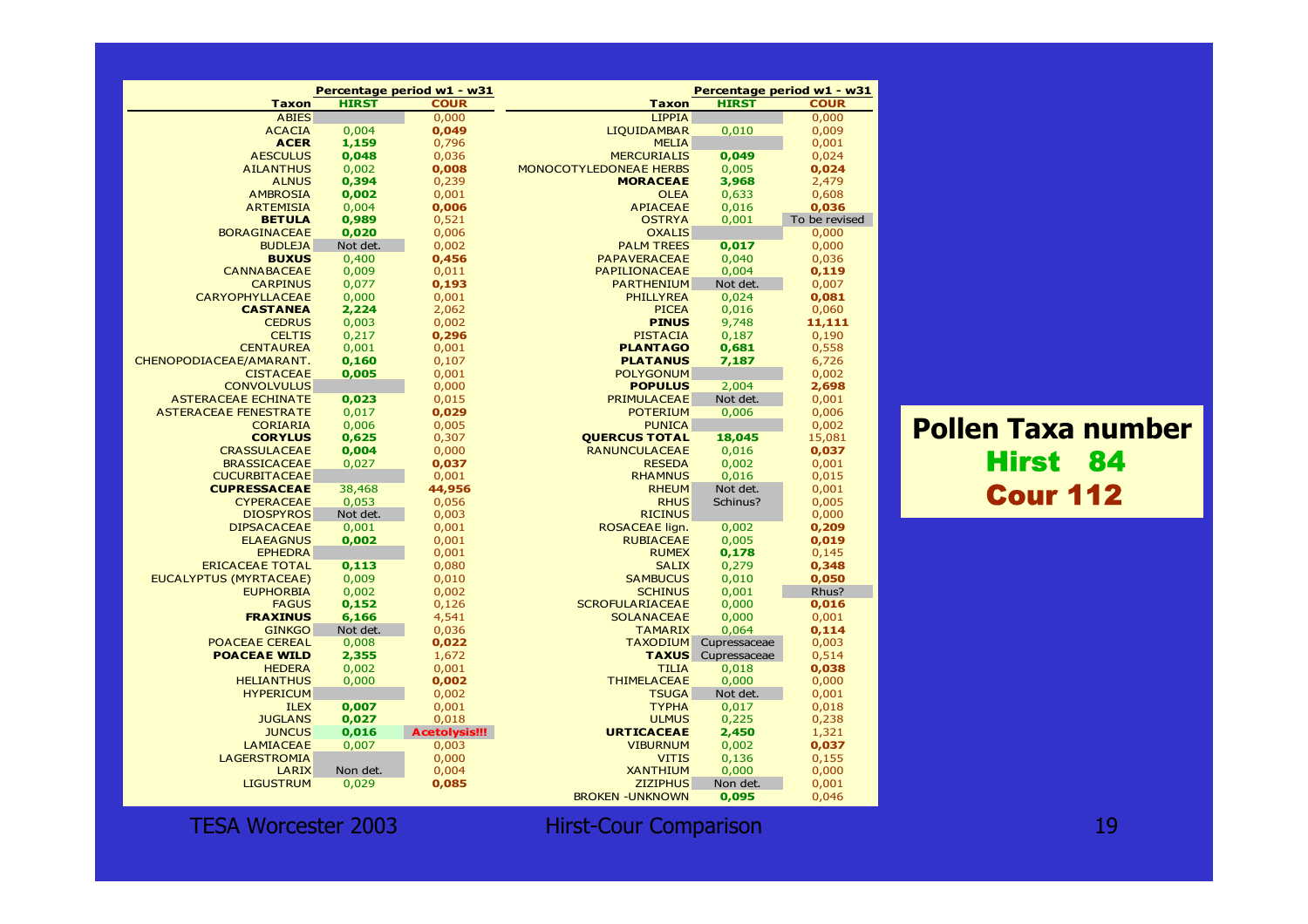## **Comparison of the taxonomic richness**



### **Cour method shows higher taxonomic richness**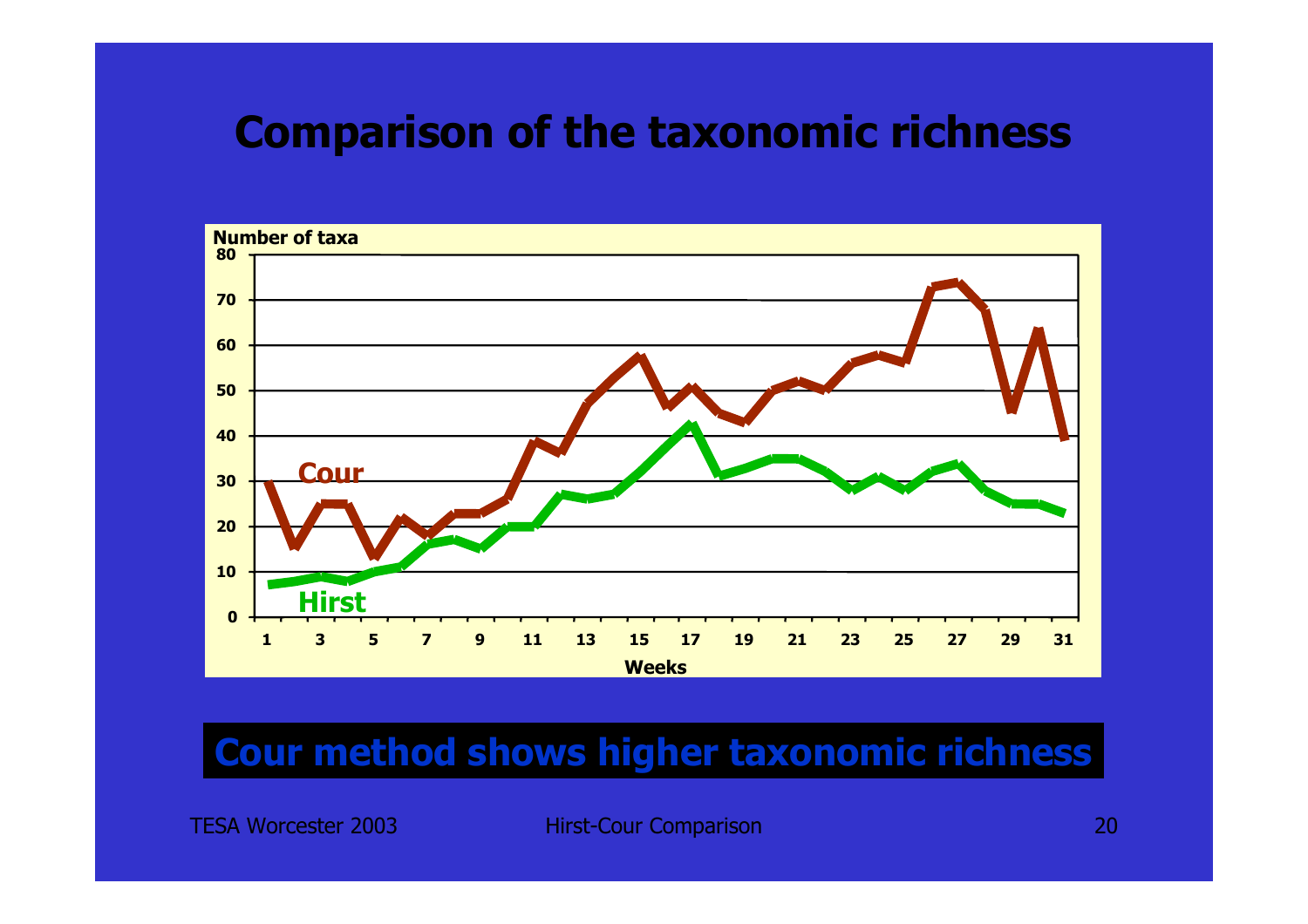## **Comparison of the pollen concentrations**

#### **Statistical approach:**

**Wilcoxon signed rank text (non parametric) with paired data H0 There are no differences between the mean results from Hirst and Cour methods**



### **Hirst and Cour methods give different mean results**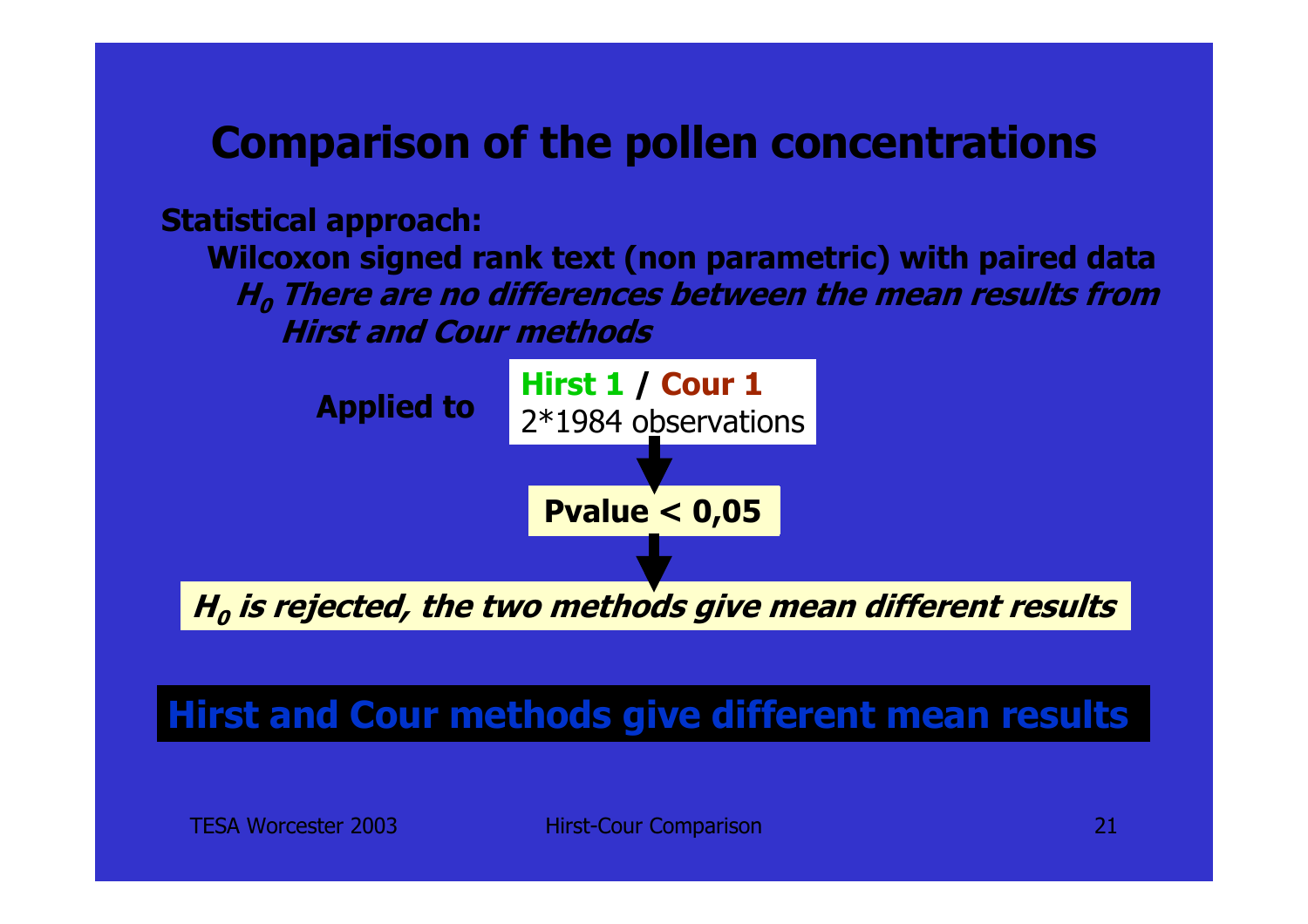## **Comparison of the abundance classes Hirst - Cour weekly data series - statistics**

| <b>Hirst and Cour methods - Weekly data</b> |                    |              |                           |                    |  |
|---------------------------------------------|--------------------|--------------|---------------------------|--------------------|--|
| <b>Abundance class</b>                      |                    |              | <b>Mean concentration</b> | <b>Differences</b> |  |
|                                             | <b>Mean values</b> | <b>Hirst</b> | <b>Cour</b>               | respect Cour       |  |
| 1.                                          | $\leq 1$           | 0,147        | 0,299                     | $-51%$             |  |
| $\overline{2}$                              | $1 - 5$            | 1,961        | 2,892                     | $-32%$             |  |
| 3                                           | $5 - 20$           | 9,423        | 10,213                    | $-8%$              |  |
| 4                                           | 20-100             | 30,977       | 52,540                    | $-41%$             |  |
| 5                                           | >100               | 352,219      | 524,467                   | $-33%$             |  |

### **Cour method shows higher mean concentrations**

### **Smaller differences in the abundance class 3 (5-20 P/m³)**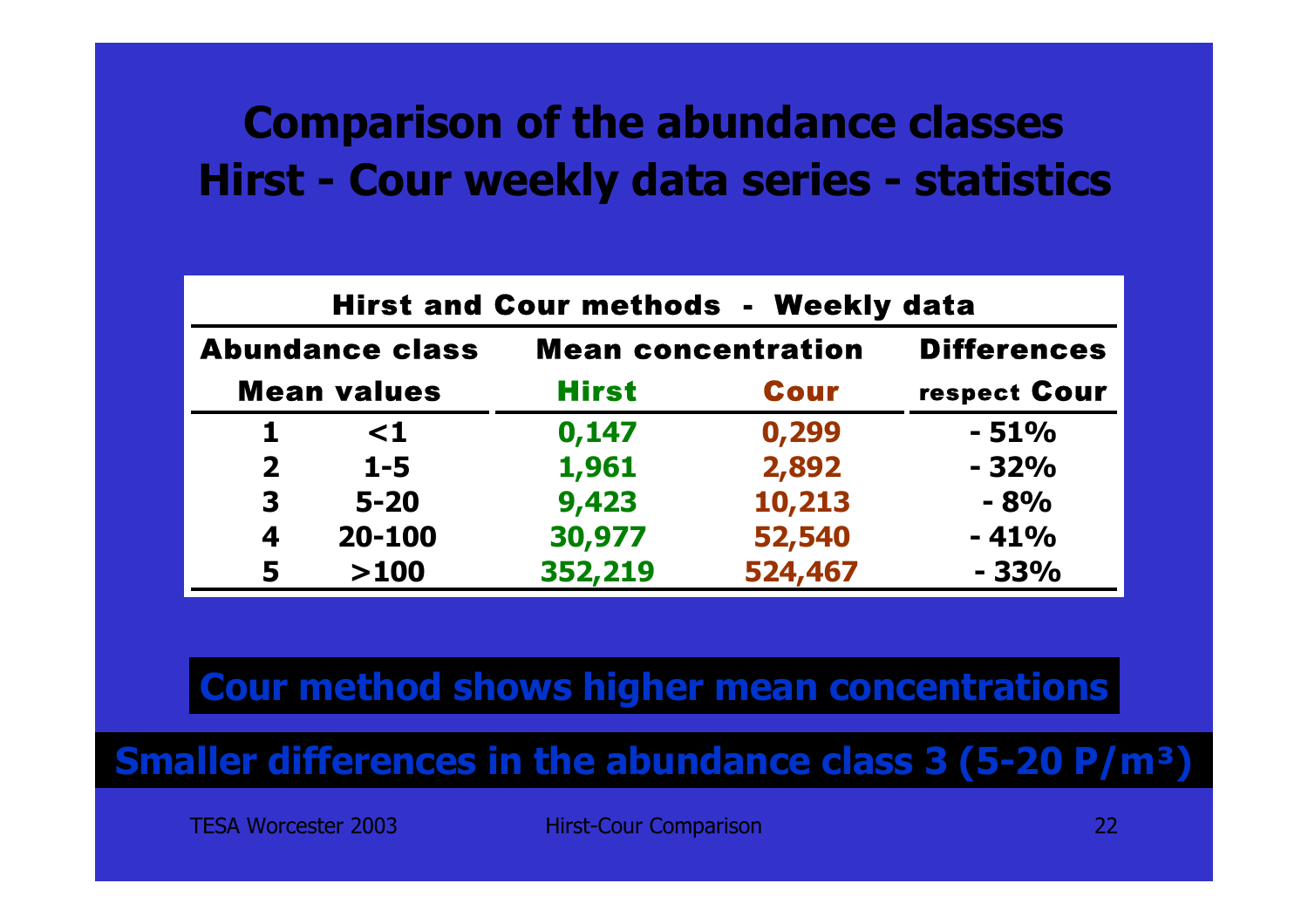## **Comparison of the pollen concentrations Hirst /Cour data series – examples**

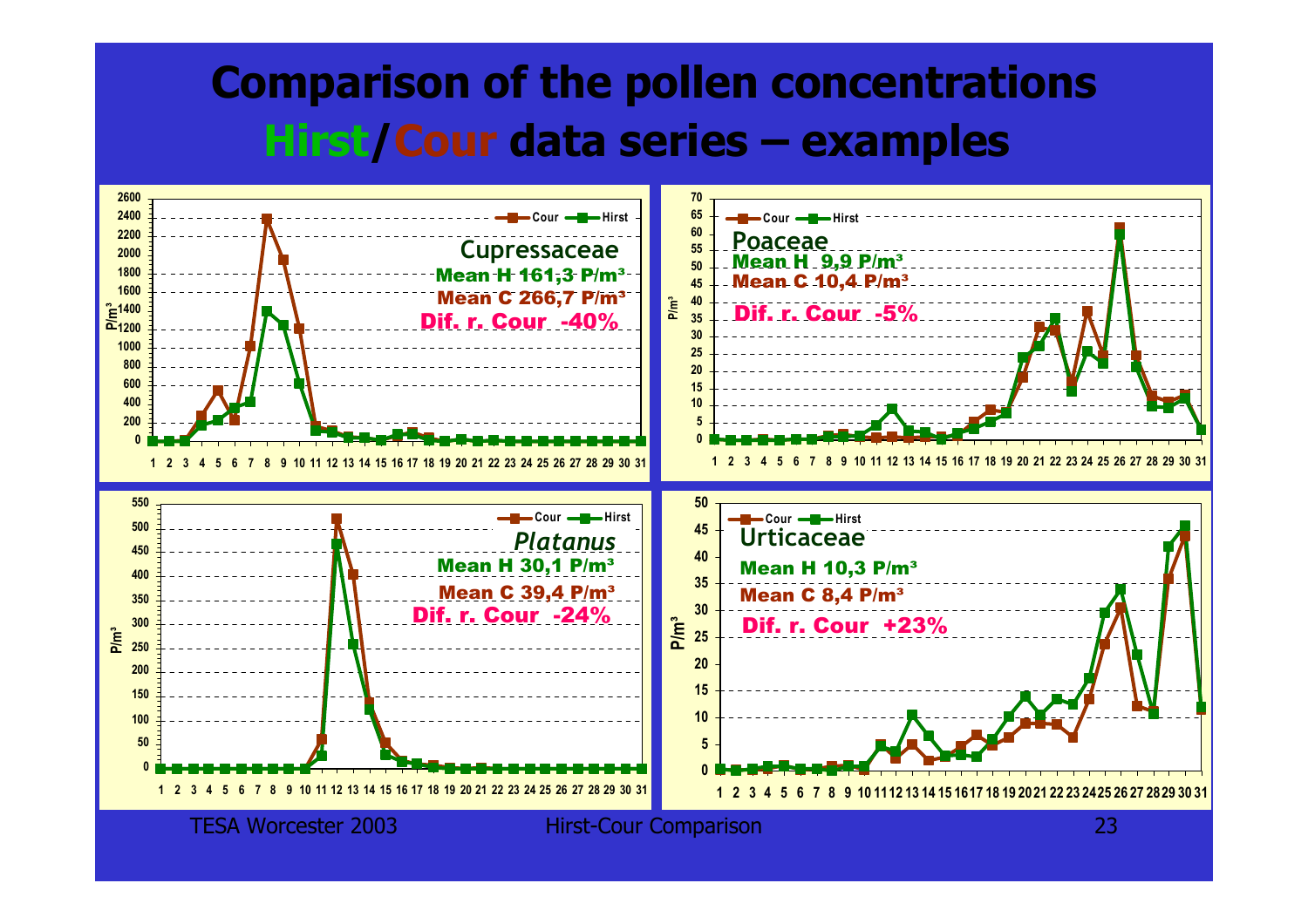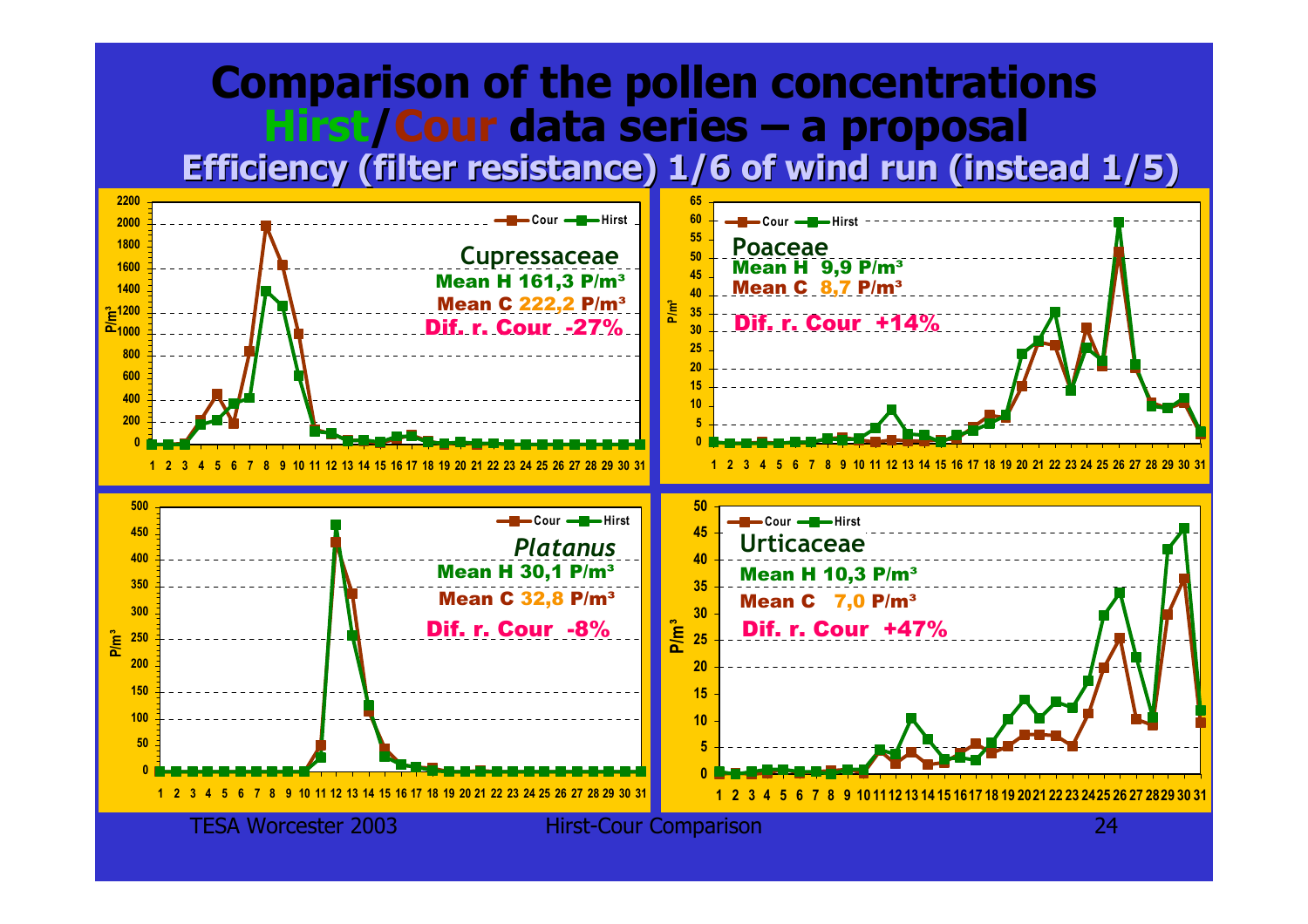## **Hirst /Cour data series – other considerations**

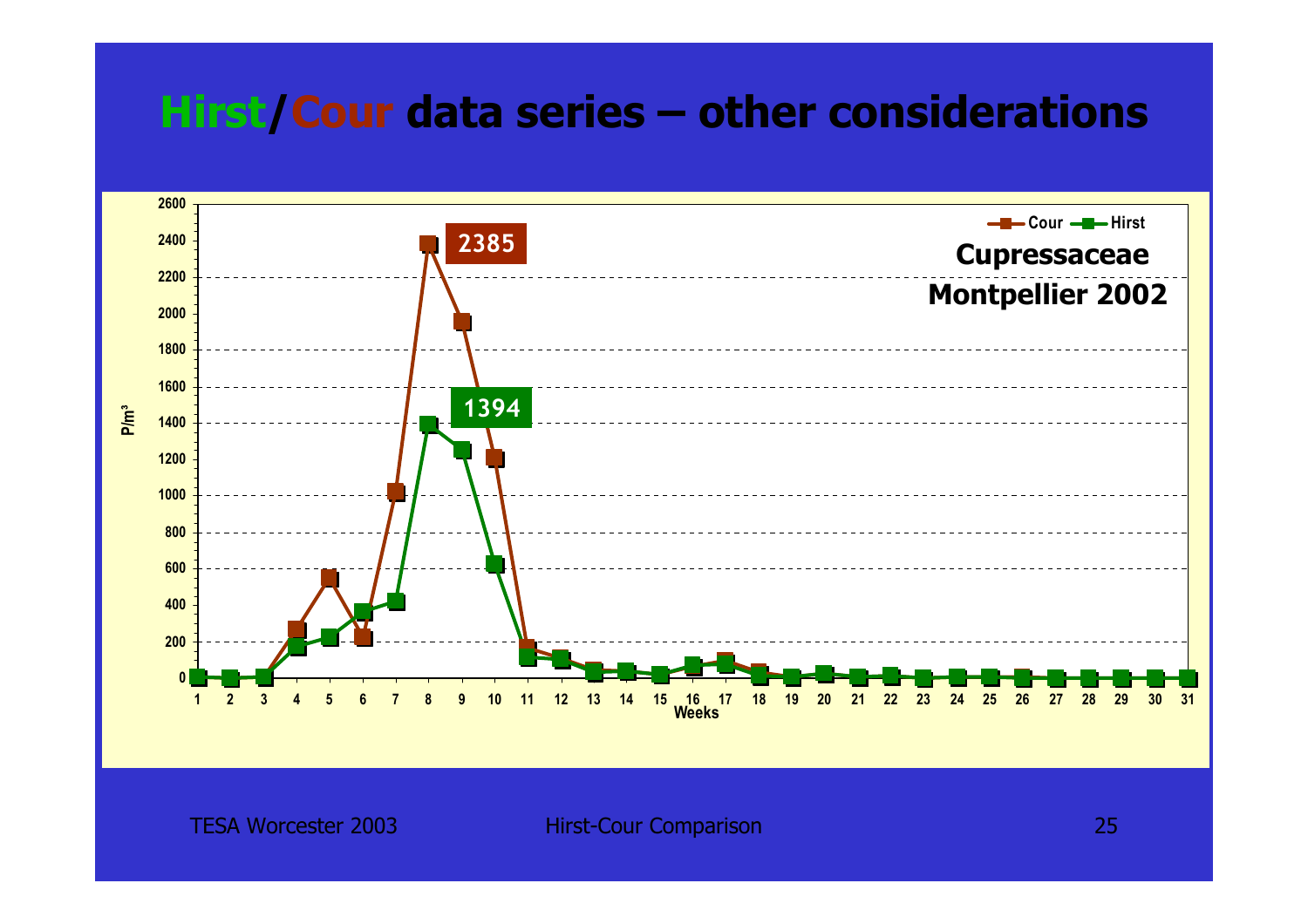## **Hirst /Cour data series – other considerations**

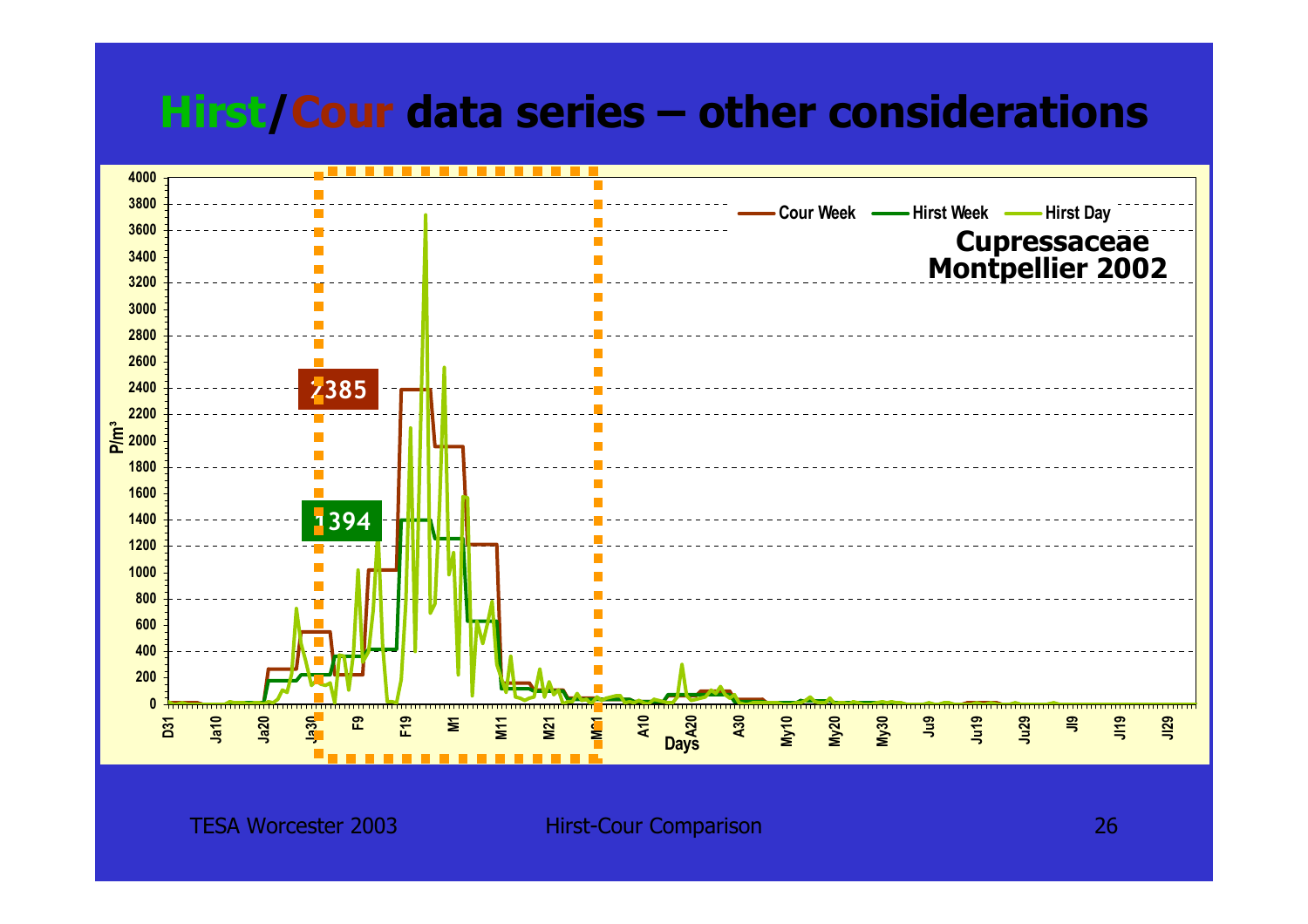## **Hirst /Cour data series – other considerations**